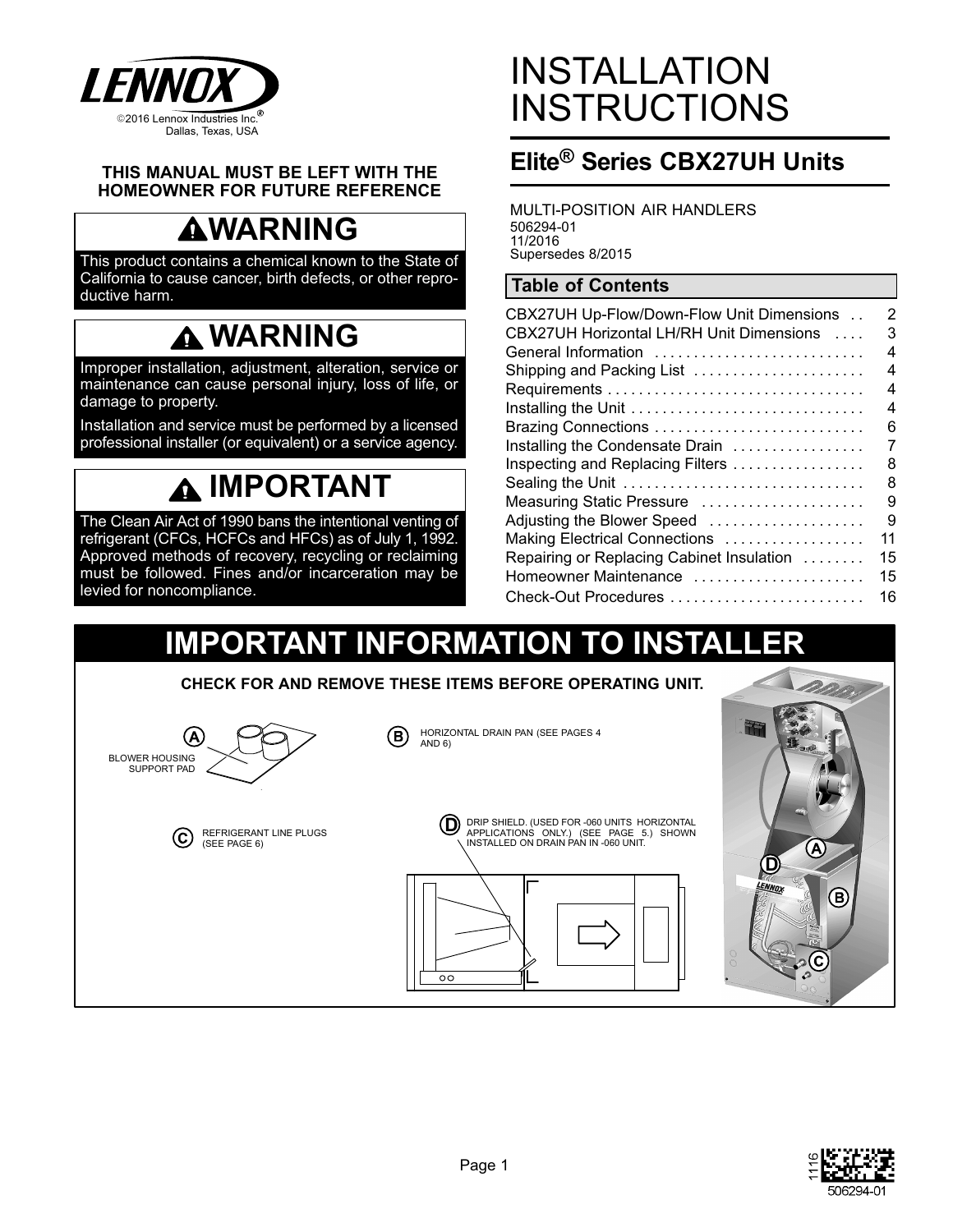## <span id="page-1-0"></span> **CBX27UH Up-Flow and Down-Flow Unit Dimensions - Inches (mm)**



|      | <b>CBX27UH Common Dimensions - Inches (mm)</b> |              |               |               |  |  |  |  |  |
|------|------------------------------------------------|--------------|---------------|---------------|--|--|--|--|--|
| Dim. | $-018/-024$                                    | $-030/-036$  | $-042/-048$   | -060          |  |  |  |  |  |
| A    | 49-1/4 (1251)                                  | 51 (1295)    | 58-1/2 (1486) | 62-1/2 (1588) |  |  |  |  |  |
| в    | 21-1/4 (540)                                   | 21-1/4 (540) | 21-1/4 (540)  | 21-1/4 (540)  |  |  |  |  |  |
| C    | 20-5/8 (524)                                   | 22-5/8 (575) | 24-5/8 (625)  | 24-5/8 (625)  |  |  |  |  |  |
| D    | 19-3/4 (502)                                   | 19-3/4 (502) | 19-3/4 (502)  | 19-3/4 (502)  |  |  |  |  |  |
| Е    | 19 (483)                                       | 21 (533)     | 23 (584)      | 23 (584)      |  |  |  |  |  |
| F.   | 20 (508)                                       | 20 (508)     | 20 (508)      | 20 (508)      |  |  |  |  |  |
| G    | 24-5/8 (625)                                   | 26-3/8 (670) | 27-7/8 (708)  | 27-7/8 (708)  |  |  |  |  |  |
| н    | 24-5/8 (625)                                   | 24-5/8 (625) | 30-5/8 (778)  | 34-5/8 (879)  |  |  |  |  |  |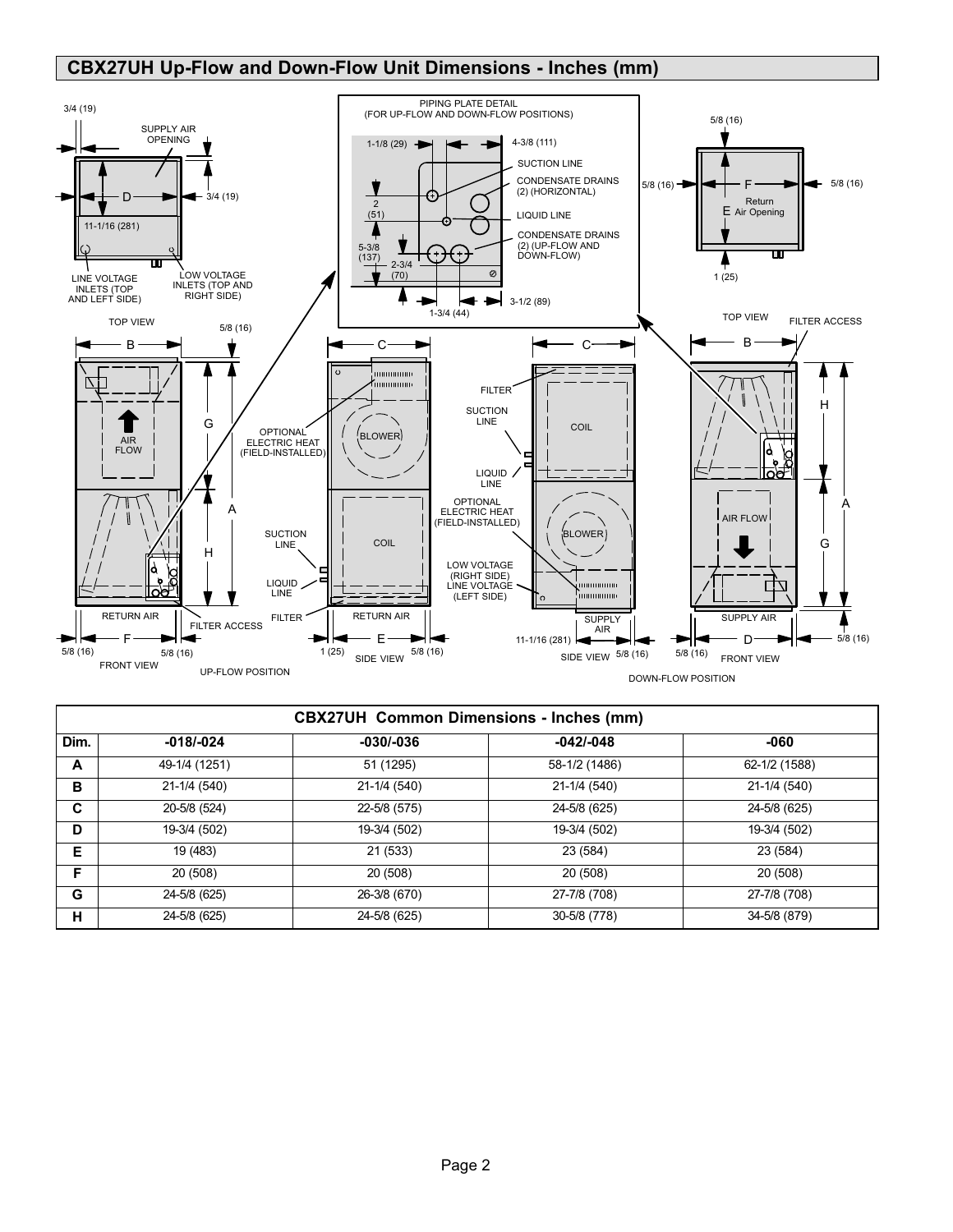## <span id="page-2-0"></span>**CBX27UH Horizontal Left- and Right-Hand Unit Dimensions - Inches (mm)**

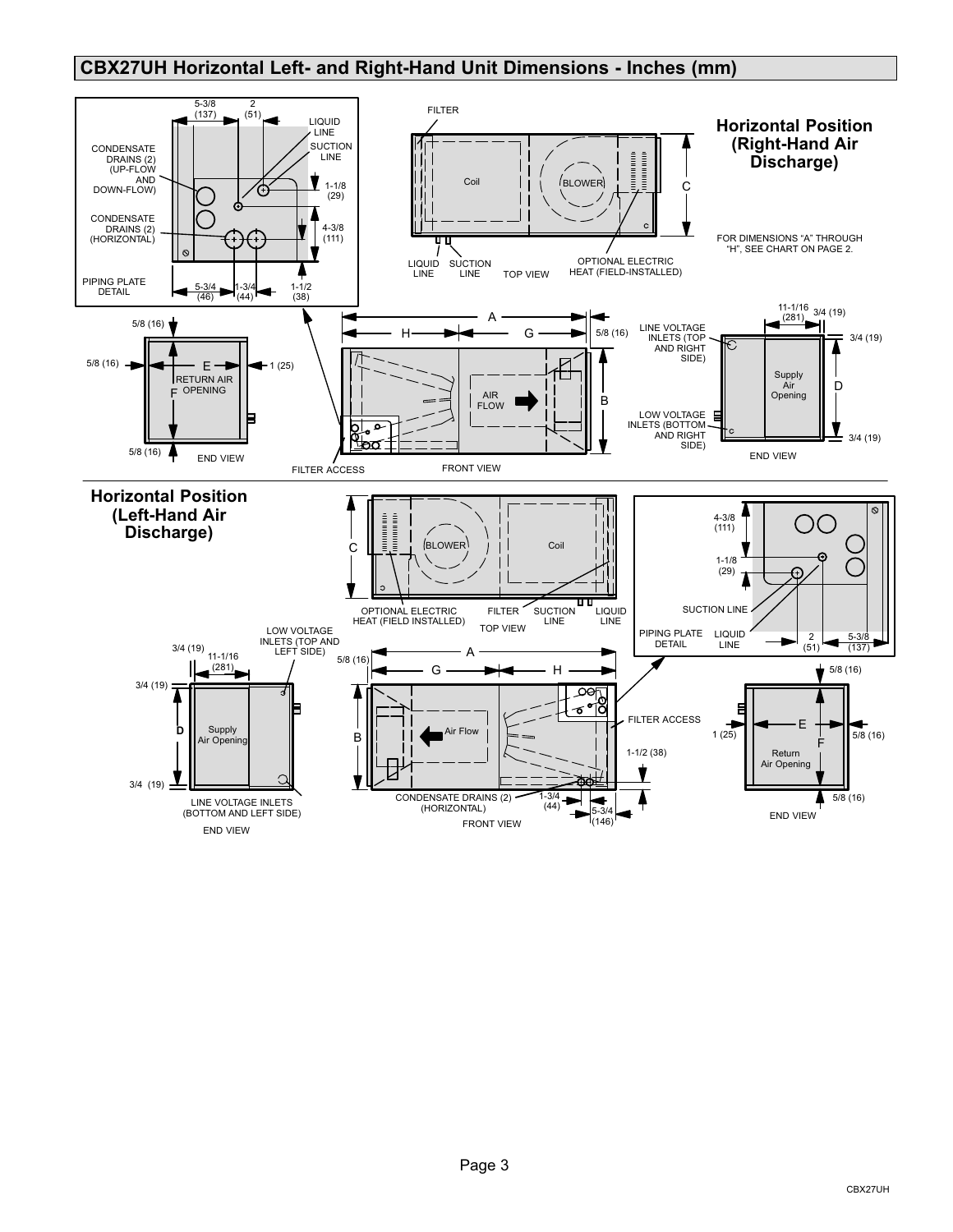# **A CAUTION**

<span id="page-3-0"></span>As with any mechanical equipment, contact with sharp sheet metal edges can result in personal injury. Take care while handling this equipment and wear gloves and protective clothing**.**

### **General Information**

The Elite® CBX27UH series air handler is designed for installation with optional field-installed electric heat and a matching HFC-410A outdoor unit

This instruction is intended as a general guide and does not supersede local or national codes in any way. Consult authorities having jurisdiction before installation. Check equipment for shipping damage; if found, immediately report damage to the last carrier.

### **Shipping and Packing List**

Package 1 of 1 contains the following:

- 1—Assembled air handler unit
- 1—Horizontal drip shield (CBX27UH-60 only)
- 1 Pipe nipple (Sch 80, 3/4" I. D. x 5")
- 1 Warranty card

*NOTE - For down-flow applications, order kit number 83M57.*

### **Requirements**

## **IMPORTANT**

This unit must be matched with an indoor coil as specified in Lennox Engineering Handbook. Coils previously charged with HCFC-22 must be flushed.

In addition to conforming to manufacturer's installation instructions and local municipal building codes, installation of Lennox air handler units (with or without optional electric heat), shall conform with the following National Fire Protection Association (NFPA) standards:

- $\bullet$  NFPA No. 90A - Standard for Installation of Air Conditioning and Ventilation Systems
- $\bullet$  NFPA No. 90B - Standard for Installation of Residence Type Warm Air Heating and Air Conditioning Systems

This unit is approved for installation clearance to combustible material as stated on the unit rating plate. Accessibility and service clearances must take precedence over combustible material clearances.

### **Installing the Unit**

These units are factory-configured for up-flow and horizontal right-hand discharge installation. For down-flow or horizontal left-hand discharge, certain field modifications are required.

#### **DISASSEMBLE/REASSEMBLE AIR HANDLER UNITS**

The air handler units consists of two factory‐assembled sections. It may be necessary to disassemble the sections when positioning the unit for installation.

#### **To disassemble:**

- 1. Remove access panels.
- 2. Remove both blower and coil assemblies. This will lighten the cabinet for lifting.
- 3. Remove one screw from the left and right posts inside the unit. Remove one screw from each side on the back of the unit. Unit sections will now separate.

#### **To reassemble:**

- 1. Align cabinet sections together.
- 2. Reinstall screws.
- 3. Replace blower and coil assemblies.
- 4. Replace access panel.

#### **UP-FLOW APPLICATION**

Use the following procedures to configure the unit for up-flow operations:

- 1. Remove access panels.
- 2. Remove and discard the horizontal drip shield (-060 model, used only on horizontal applications) and the corrugated padding between the blower and coil assembly.
- 3. The horizontal drain pan must be removed when the coil blower is installed in the up-flow position. Removing horizontal drain pain will allow proper air flow and increase efficiency.
- 4. After removing horizontal drain pan, place the unit in desired location. Set unit so that it is level. Connect return and supply air plenums as required using sheet metal screws as illustrated in figure 1.
- 5. Install units that have no return air plenum on a stand that is at least 14" from the floor to allow for proper air return. Lennox offers an optional up-flow unit stand as listed in table 1.





**Table 1. Optional Side Return Unit Stand (Up-Flow Only)**

| Model     | <b>Kit Number</b> |
|-----------|-------------------|
| All Sizes | 45K32             |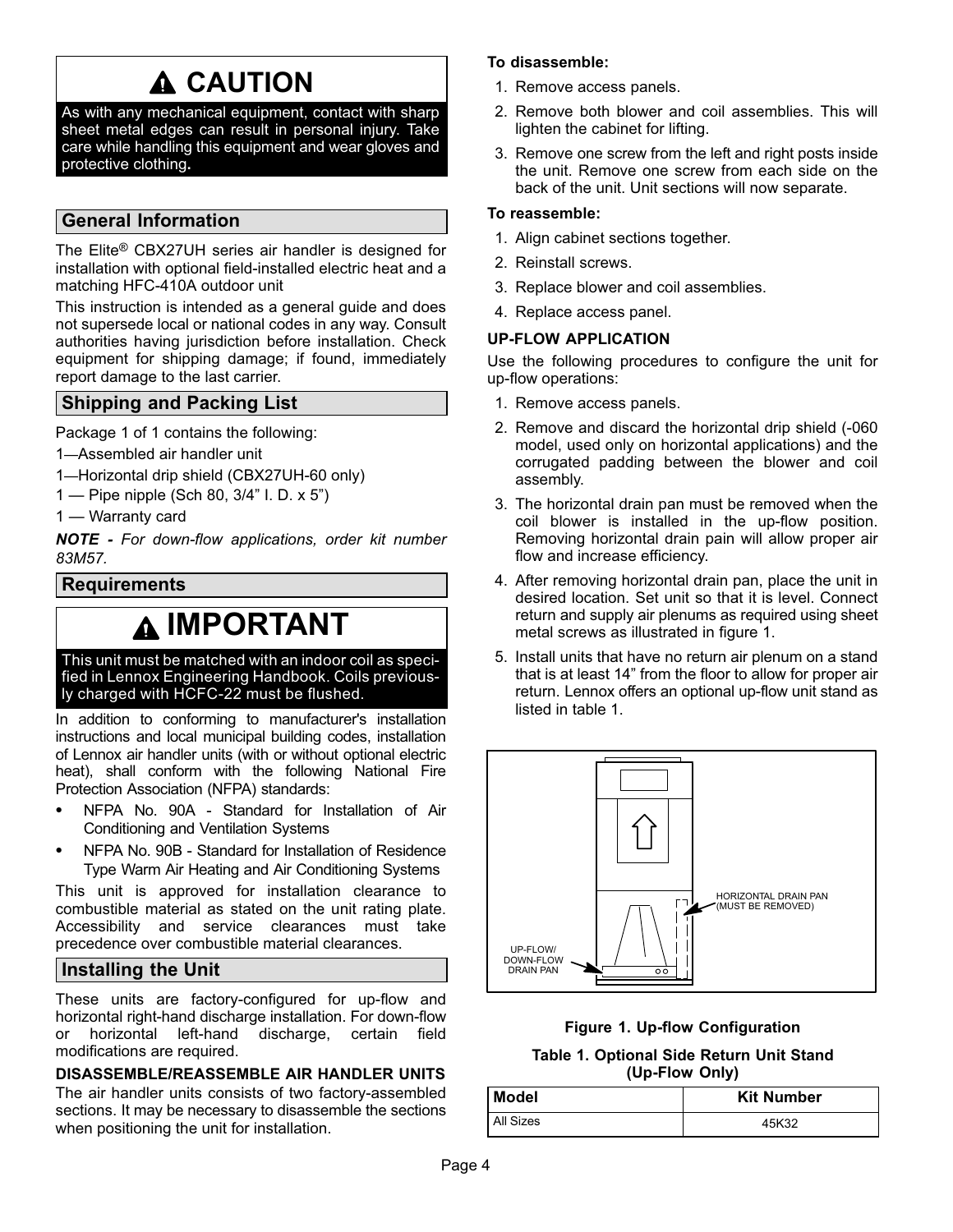#### <span id="page-4-0"></span>**HORIZONTAL RIGHT-HAND DISCHARGE APPLICATION**

Use the following procedures to configure the unit for horizontal right-hand discharge operations:

*NOTE - For horizontal applications, a secondary drain pan is recommended. Refer to local codes.*

- 1. Before operating the unit, remove access panels and the horizontal drip shield (-060 model) and the corrugated padding between the blower and coil assembly. Discard the corrugated padding.
- 2. Install the horizontal shield on the front edge of the horizontal drain pan as illustrated in figure 2.
- 3. No further adjustment is necessary. Set unit so that it is sloped 1/4" towards the drain pan end of the unit.
- 4. If the unit is suspended, the entire length of the cabinet must be supported. If you use a chain or strap, use a piece of angle iron or sheet metal attached to the unit (either above or below) to support the length of the cabinet. Use securing screws no longer than 1/2" to avoid damaging the coil or filter as illustrated in figure 3. Use sheet metal screws to connect the return and supply air plenums as required.



#### **Figure 2. Right-Hand Discharge Configuration**

#### **HORIZONTAL RIGHT-HAND DISCHARGE APPLICATION IN HIGH HUMIDITY AREAS**

For horizontal applications in high humidity areas remove the down-flow rail closest to the drain pan.

#### **To remove rail:**

- 1. Remove the screws from the rail at the back of unit and at the cabinet support rail.
- 2. Remove the down-flow rail then replace screws.
- 3. Seal around the exiting drain pipe, liquid line, and suction line to prevent humid air from infiltrating into the unit.



**Figure 3. Suspending Horizontal Unit**

## **IMPORTANT**

When removing the coil, there is possible danger of equipment damage and personal injury. Be careful when removing the coil assembly from a unit installed in rightor left-hand applications. The coil may tip into the drain pan once it is clear of the cabinet. Support the coil when removing it.

#### **HORIZONTAL LEFT-HAND DISCHARGE APPLICATION**

*NOTE - For horizontal applications, a secondary drain pan is recommended. Refer to local codes.*



**Figure 4. Field Modification for Left-Hand Discharge**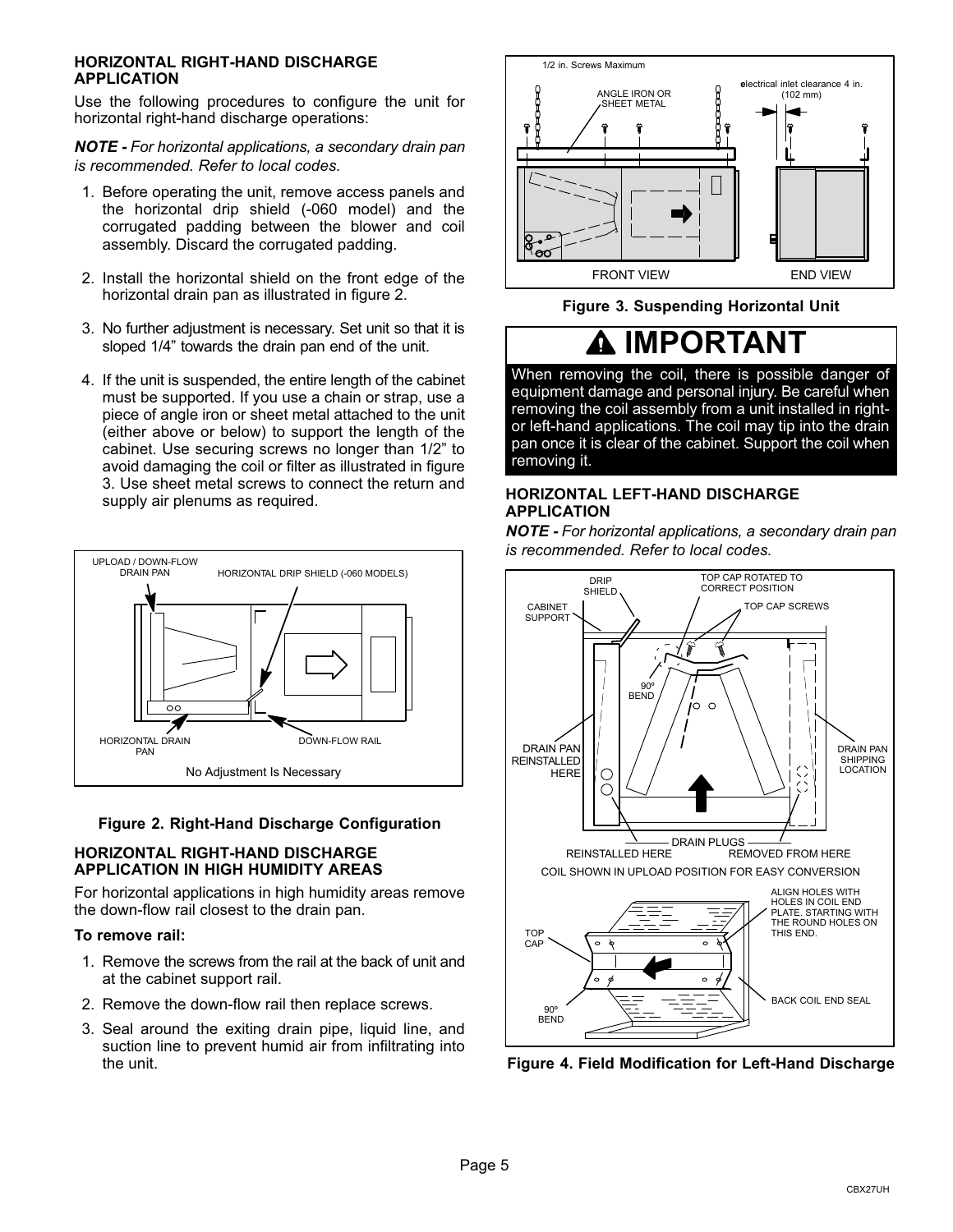<span id="page-5-0"></span>Use the following procedures to configure the unit for horizontal left-hand discharge operations:

- 1. Before operating the unit, remove access panels and the horizontal drip shield (-060 model) and the corrugated padding between the blower and coil assembly. Discard the corrugated padding.
- 2. Pull the coil assembly from unit. Pull off the horizontal drain pan.
- 3. Remove the drain plugs from back drain holes on horizontal drain pan and reinstall them on front holes.

## **IMPORTANT**

After removal of drain pan plug(s), check drain hole(s) to verify that drain opening is fully open and free of any debris. Also check to make sure that no debris has fallen into the drain pan during installation that may plug up the drain opening.

- 4. Rotate drain pan 180° front-to-back and install it on the opposite side of the coil.
- 5. Remove screws from top cap. Remove horizontal drip shield screw located in the center of the back coil end seal as illustrated in figure [4](#page-4-0) on page [5](#page-4-0).
- 6. Rotate horizontal drip shield 180º front to back.
- 7. Remove plastic plug from left hole on coil front end seal and reinstall plug in back hole. Reinstall horizontal drip shield screw in front coil end seal. Drip shield should drain downward into horizontal drain pan inside coil.



### **Figure 5. Left-Hand Discharge Configuration**

8. Rotate top cap 180° front-to-back and align with unused screw holes. Holes must align with front and back coil end plates. The top cap has a 45º bend on one side and a 90º bend on the other. **The 90**º **bend must be on the same side as the horizontal drain pan** as illustrated in figure [4](#page-4-0) on page [5.](#page-4-0)

*NOTE - Be very careful when you reinstall the screws into coil end plate engaging holes. Misaligned screws may damage the coil.*

9. From the up-flow position, flip cabinet 90º to the left and set into place. Replace blower assembly. Secure coil in place by bending down the tab on the cabinet support rail as illustrated in figures [4](#page-4-0) and 5.

10. Install the horizontal shield (-060 model) on the front edge of the horizontal drain pan as illustrated in figure 5 on page 6.

*NOTE - For horizontal applications in high humidity areas, remove the down-flow rail closest to the drain pan. To remove rail, remove screw from rail at back of unit and at cabinet support rail. Remove down-flow rail then replace screws. Also, seal around the exiting drain pipe, liquid and suction lines to prevent infiltration of humid air.*

- 11. Knock out drain seal plate from access door. Secure plate to cabinet front flange with screw provided.
- 12. Flip access door and replace it on the unit.
- 13. Set unit so that it is sloped 1/4" toward the drain pan end of the unit. Connect return and supply air plenums as required using sheet metal screws.
- 14. If suspending the unit, it must be supported along the entire length of the cabinet. If using chain or strap, use a piece of angle iron or sheet metal attached to the unit (either above or below) so that the full length of the cabinet is supported. Use securing screws no longer than 1/2" to avoid damage to coil or filter. as illustrated in figure [3](#page-4-0) on page [5.](#page-4-0) Connect return and supply air plenums as required using sheet metal screws.

### **DOWN-FLOW APPLICATION**

*NOTE - If down-flow application is required, separately order kit number 83M57 and install per kit's instructions. Also use metal or class I supply and return air plenums.*

Use the installation instruction provided with the down-flow kit.

## **IMPORTANT**

If electric heat section with circuit breakers (ECB29) is installed in a CBX27UH unit in a down-flow application, CBX27UHthe circuit breakers must be rotated 180° to the UP position. See ECB29 installation instructions for more details.

### **Brazing Connections**

## **IMPORTANT**

To prevent the build up of high levels of nitrogen when purging, be sure it is done in a well ventilated area. Purge low pressure nitrogen (1 to 2 psig) through the refrigerant piping during brazing. This will help to prevent oxidation and the introduction of moisture into a system.

All coils are equipped with a factory-installed, internally mounted check/expansion valve.

The air handler's coil line sizes are listed in table [2](#page-6-0). Use Lennox L15 (sweat) series line sets (refer to the outdoor unit Engineering Handbook for proper size, type and application). For field-fabricated refrigerant lines, see the piping section of the Lennox Unit Information Service Manual.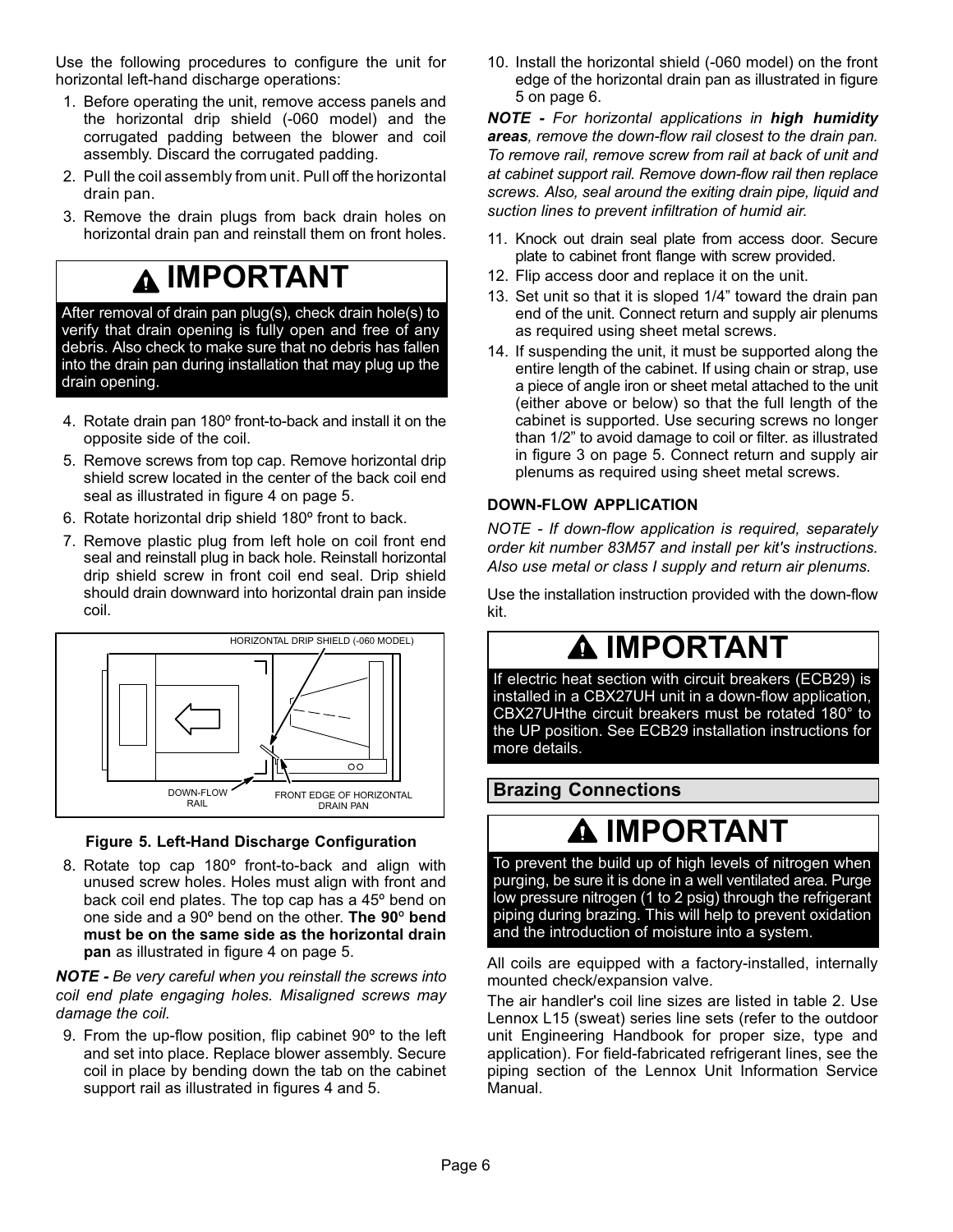## **WARNING**

<span id="page-6-0"></span>

### Danger of explosion!

Can cause equipment damage, injury, or death.

When using a high pressure gas such as dry nitrogen to pressurize a refrigeration or air conditioning system, use a regulator that can control the pressure down to 1 or 2 psig (6.9 to 13.8 kPa).



#### **Figure 6. Brazing Connections**

*NOTE - CBX27UH series air handlers use nitrogen or dry air as a holding charge. If there is no pressure when the rubber plugs are removed, check the coil for leaks before installing. After installation, pull a vacuum on the line set and coil before releasing the unit charge into the system.*

*NOTE - See outdoor unit instructions on how to flow nitrogen through line sets.*

- 1. Remove access panel.
- 2. Remove the refrigerant line caps from the refrigerant lines.
- 3. Use a wet rag to protect TXV sensing bulb (or remove it) when brazing suction line connections.
- 4. Place a wet rag against piping plate and around the suction line connection. The wet rag must be in place to guard against damage to the paint.
- 5. With the wet rag in place, position a field provided elbow fitting to the air handler's suction line and line set. Start nitrogen flow before brazing.
- 6. After the procedure is completed then remove the wet rag.
- 7. Place wet rag against piping plate and around the liquid line connection. Position liquid line elbow to air handler's suction line and to line set. Start nitrogen flow and begin brazing both connections and after procedure is completed then remove both wet rags.
- 8. Refer to instructions provided with outdoor unit for leak testing, evacuating and charging procedures.
- 9. Install access panel.

**Table 2. Refrigerant Line Sizes**

| <b>Model</b>                     | Liquid<br>Line | Vapor<br>Line  | <b>Line Sets</b>                                                                                                          |
|----------------------------------|----------------|----------------|---------------------------------------------------------------------------------------------------------------------------|
| $-018$<br>$-024$<br>-030<br>-036 | 3/8"<br>(10mm) | 3/4"<br>(19mm) | L15 line set sizes are depen-<br>dent on unit match-up. See<br>Engineering Handbook for<br>outdoor unit to determine cor- |
| $-042$<br>$-048$                 | 3/8"<br>(10mm) | 7/8"<br>(22mm) | rect line set sizes.                                                                                                      |
| -060                             | 3/8"<br>(10mm) | 7/8"<br>(22mm) | Field-fabricated                                                                                                          |

## **Installing the Condensate Drain**

## **IMPORTANT**

After removal of drain pan plug(s), check drain hole(s) to verify that drain opening is fully open and free of any debris. Also check to make sure that no debris has fallen into the drain pan during installation that may plug up the drain opening.

#### **MAIN DRAIN**

Connect the main drain and route downward to drain line or sump. Do not connect drain to a closed waste system. See Figure [8](#page-7-0) for typical drain trap configuration.

#### **OVERFLOW DRAIN**

It is recommended that the overflow drain is connected to a overflow drain line for all units. If overflow drain is not connected, it must be plugged with provided cap.

For down-flow orientation, the overflow drain **MUST** be connected and routed to a overflow drain line. See Figure [8](#page-7-0) for main and overflow drain locations based on coil orientation.



#### **Figure 7. Main and Overflow Drain Locations based on Coil Orientation**

#### **BEST PRACTICES**

The following best practices are recommended to ensure better condensate removal:

- $\bullet$  Main and overflow drain lines should **NOT** be smaller than both drain connections at drain pan.
- $\bullet$  Overflow drain line should run to an area where homeowner will notice drainage.
- $\bullet$  It is recommended that the overflow drain line be vented and a trap installed. Refer to local codes.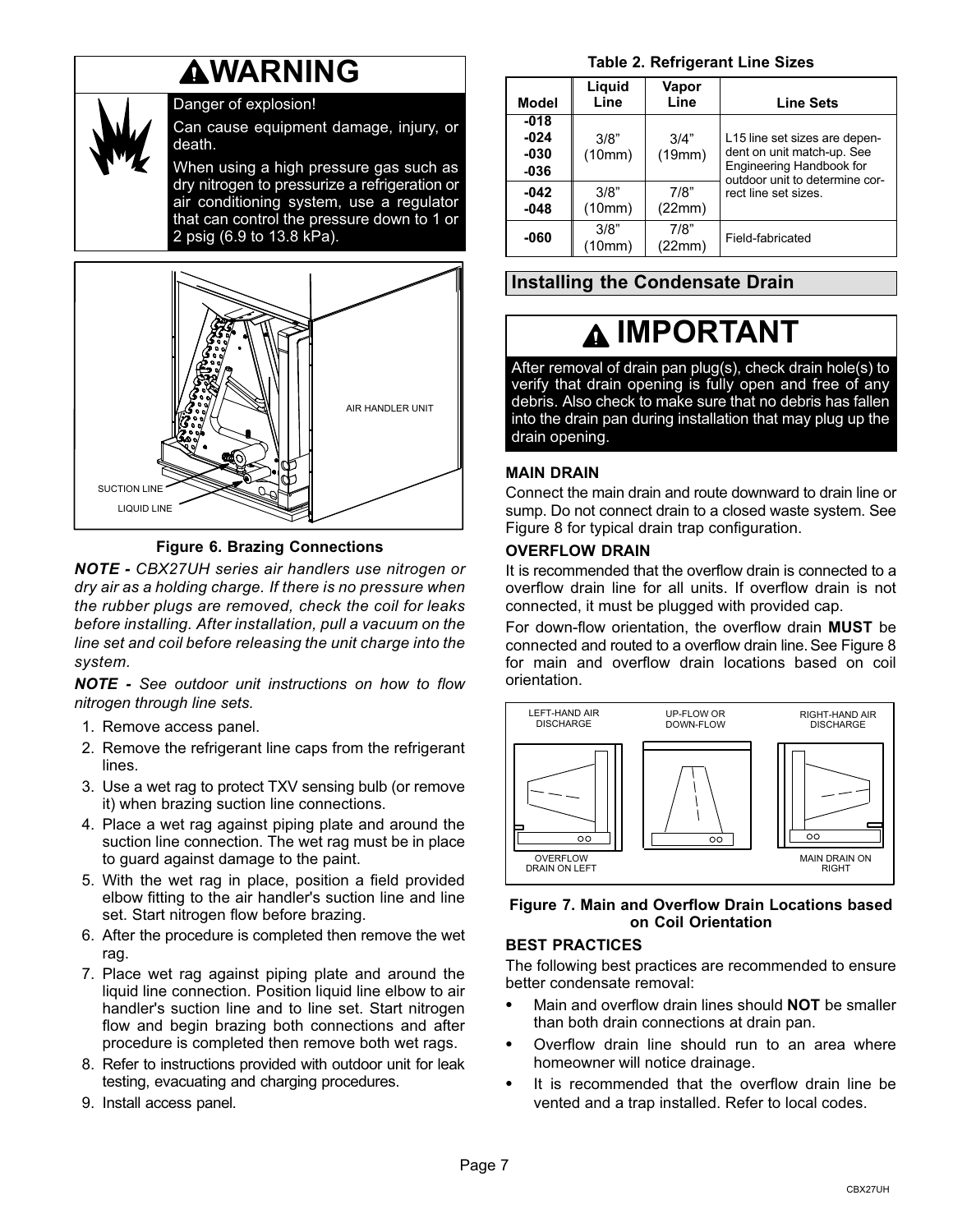<span id="page-7-0"></span>

2 PIPE NIPPLE PROVIDED IN BAG ASSEMBLY - SCH 80, 3/4" I. D. X 5" - 34K7401 (1): CUT THE PIPE IN HALF AND USE IT TO ROUTE THE MAIN DRAIN.

### **Figure 8. Typical Main and Overflow Drain**

## **Inspecting and Replacing Filters**

## **IMPORTANT**

Filter access panel must be in place during unit operation. Excessive warm air entering the unit may result in water blow-off problems.

Filters may be duct-mounted or installed in the cabinet. A filter is installed at the factory. Note that filter access door fits over access panel. Air will leak if the access panel is placed over the filter door.

Filters should be inspected monthly and must be cleaned or replaced when dirty to assure proper air handler operation.

Reusable filters supplied with some units can be washed with water and mild detergent. Some units are equipped with standard throw-away type filters which should be replaced when dirty.

To remove filter:

1. Loosen the thumbscrews holding the filter panel in place.

2. Remove dirty filter. Insert new filter and replace panel.

| <b>Table 3. Filter Dimensions</b> |  |  |  |
|-----------------------------------|--|--|--|
|-----------------------------------|--|--|--|

| Filter Size - In. (mm)                   |
|------------------------------------------|
| $\parallel$ 20" x 20" (508mm x<br>508mm) |
| $\parallel$ 20" x 24" (508 x 610)        |
|                                          |

**Sealing the Unit**

# **WARNING**

There must be an airtight seal between the bottom of the air handler and the return air plenum. Use fiberglass sealing strips, caulking, or equivalent sealing method between the plenum and the air handler cabinet to ensure a tight seal. Return air must not be drawn from a room where this air handler or any gas-fueled appliance (i.e., water heater), or carbon monoxide-producing device (i.e., wood fireplace) is installed.

Seal the unit so that warm air is not allowed into the cabinet. Warm air introduces moisture, which results in water blow-off problems. This is especially important when the unit is installed in an unconditioned area.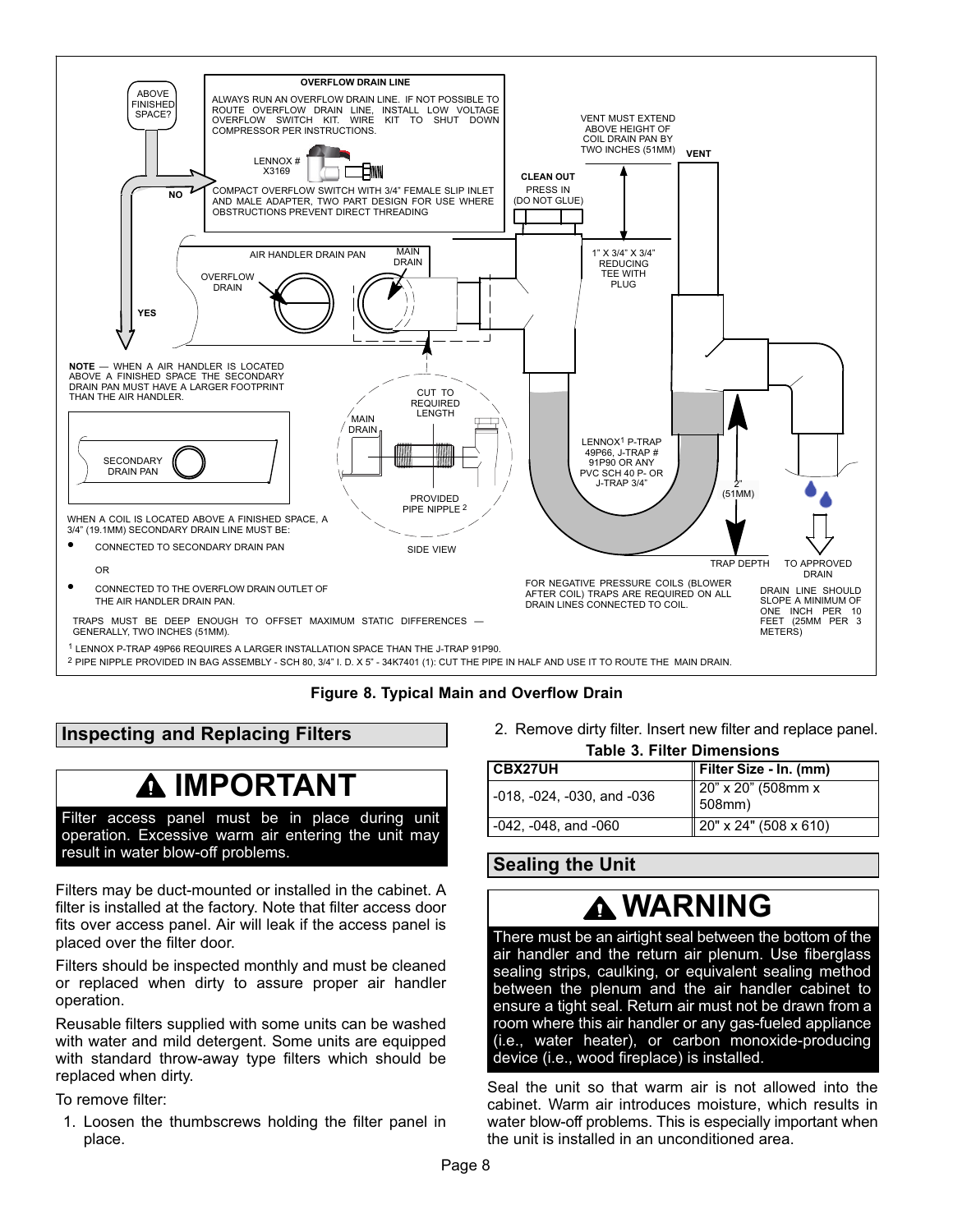<span id="page-8-0"></span>Make sure the liquid line and suction line entry points are sealed with either the provided flexible elastomeric thermal insulation, or field provided material (e.g. *Armaflex*, *Permagum* or equivalent). Any of the previously mention materials may be used to seal around the main and auxiliary drains, and around open areas of electrical inlets.

#### **Measuring Static Pressure**

1. Measure tap locations as shown in figure 9.



**Figure 9. Static Pressure Test**

- 2. Punch a 1/4" (6mm) diameter hole in supply and return air plenums. Insert manometer hose flush with inside edge of hole or insulation. Seal around the hose with permagum. Connect the zero end of the manometer to the discharge (supply) side of the system. On ducted systems, connect the other end of manometer to the return duct as above. For systems with non-ducted returns, leave the other end of the manometer open to the atmosphere.
- 3. With only the blower motor running and the evaporator coil dry, observe the manometer reading. Adjust blower motor speed to deliver the air desired according to the job requirements.
- 4. For best air performance external static pressure drop must not exceed 0.5" W.C. (1.2 kPa). Refer to blower data tables for cfm and external static.
- 5. Seal around the hole when the check is complete.

### **Adjusting Blower Speed**

#### **MOTOR SPEED TAPS**

*NOTE - Motor is programmed for a 45‐second delay off on all speed taps except TAP #1 (continuous fan speed).*

Table 4 lists the recommended factory blower speed tap selections for CBX27UH series units.

#### **Table 4. Recommended Blower Speed Tap Selection**

| <b>Operation</b>           | CBX27UH<br><b>Outdoor Unit</b> |                                              | Tap |  |
|----------------------------|--------------------------------|----------------------------------------------|-----|--|
| Cooling                    |                                | Condensing unit                              |     |  |
|                            |                                | Heat pump                                    | 3   |  |
| Heating*                   | <b>ALL SIZES</b>               | Condensing unit with elec-<br>tric heat only |     |  |
|                            |                                | Heat pump with electric heat                 |     |  |
| * Minimum setting for heat |                                |                                              |     |  |

These settings are for nominal tonnage match-ups with the CBX27UH units. When matched with other sizes, it is recommended that the CFM be adjusted to approximately 400 CFM per ton.

To change blower motor speed tap remove the speed tap from Y2 on the terminal strip and insert the desired speed tap. See table [6](#page-9-0) on page [10](#page-9-0) for the desired CFM setting.

## **IMPORTANT**

The high‐efficiency programmable motor (e.g. X13) features programmed electronic braking. The integral control brakes the motor near the end of the supply blower operation, allowing the motor to maintain a more controlled ramping shut-down.

#### **Table 5. Motor Speed Taps**

| Tap          | <b>Operation</b>                                                                    | Remarks                                                                                                                                                                                                               |
|--------------|-------------------------------------------------------------------------------------|-----------------------------------------------------------------------------------------------------------------------------------------------------------------------------------------------------------------------|
| 1            | <b>Continuous or low</b><br>speed fan (for<br>two-speed heat<br>pumps or A/C units) | Continuous fan speed is energized (24<br>volt input to G) when either G or Y1<br>has a 24 volt signal (24 volt input from<br>Y1 passes through the room<br>thermostat's Fan Automatic contacts<br>to the G terminal). |
| $\mathbf{2}$ | Low-speed<br>operation on high<br>static system                                     | CFM set at 1/2 ton less than nominal<br>of unit (e.g. 3-ton set at 1000 CFM).                                                                                                                                         |
| 3            | <b>Cooling speed</b><br>setting                                                     | CFM set at 400 cfm per nominal ton at<br>ARI minimum static allowed, as fol-<br>lows:<br>1.5 to 2.0 ton - 0.10<br>2.5 to 3.5 ton - $0.15$<br>4 to 5 ton - 0.20                                                        |
| 4            | Heat pump with<br>electric heat                                                     | CFM set at 400 cfm per nominal ton at<br>.4 static. Energized when electric heat<br>element has a call for heat.                                                                                                      |
| 5            | <b>High static</b><br>applications                                                  | CFM set at 400 cfm per nominal ton at<br>.8 static.                                                                                                                                                                   |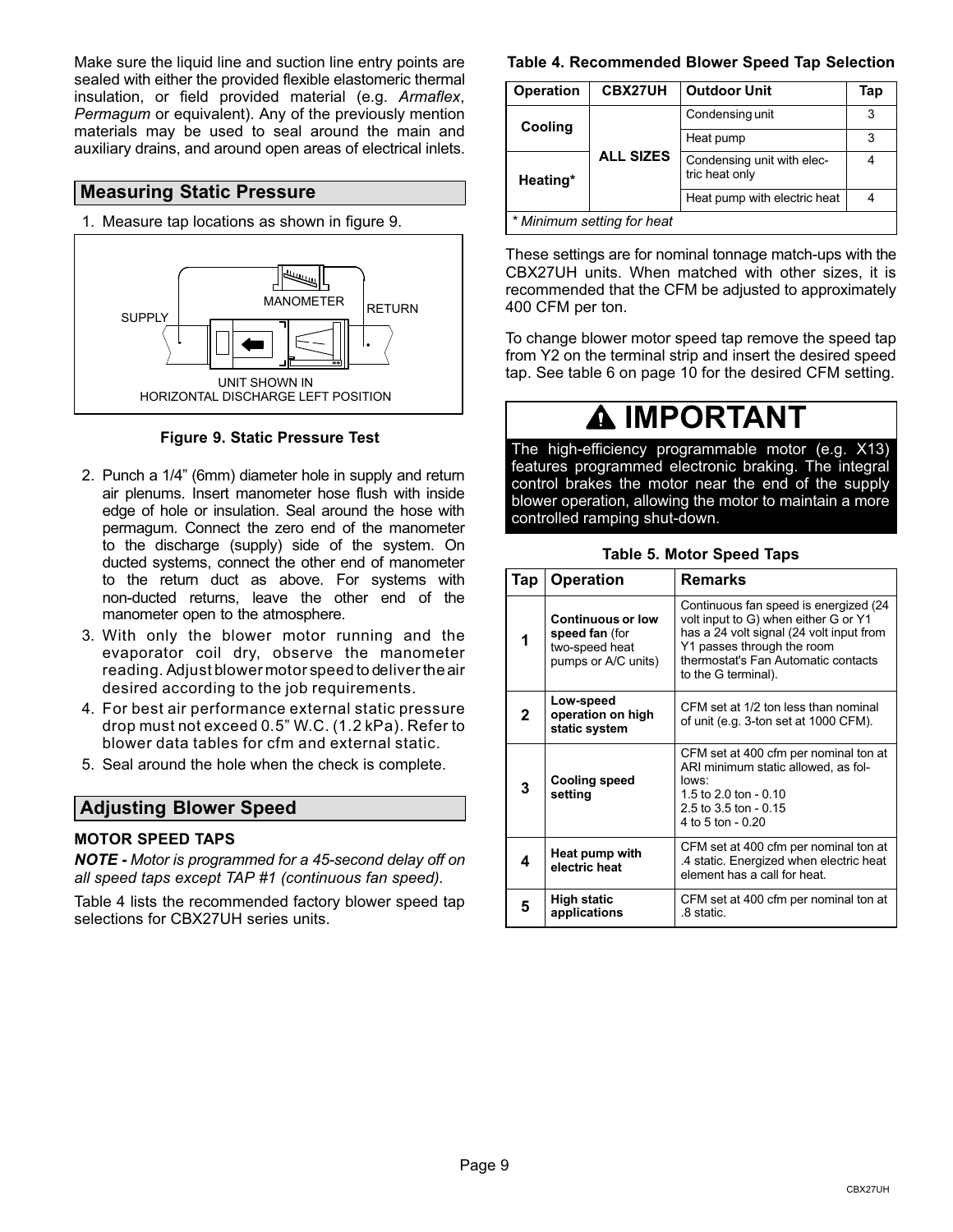<span id="page-9-0"></span>

|      | [in. w.g. - external static pressure expressed in inches water gauge; cfm - cubic feet/minute; W - watts] |                                                                            |                 |              |            |              |            |              |                         |              |            |              |                 |              |                  |              |            |              |            |              |            |
|------|-----------------------------------------------------------------------------------------------------------|----------------------------------------------------------------------------|-----------------|--------------|------------|--------------|------------|--------------|-------------------------|--------------|------------|--------------|-----------------|--------------|------------------|--------------|------------|--------------|------------|--------------|------------|
|      |                                                                                                           | Air Volume with Motor Watts at 230V<br>Air Volume with Motor Watts at 208V |                 |              |            |              |            |              |                         |              |            |              |                 |              |                  |              |            |              |            |              |            |
| Size | .in.                                                                                                      |                                                                            | Tap1            |              | Tap 2      |              | Tap3       |              | Tap 4                   |              | Tap 5      |              | Tap 1           |              | Tap2             |              | Tap 3      |              | Tap 4      | Tap 5        |            |
|      | w.g.                                                                                                      | cfm                                                                        | w               | cfm          | W          | cfm          | w          | cfm          | W                       | cfm          | W          | cfm          | W               | cfm          | W                | cfm          | W          | cfm          | W          | cfm          | W          |
|      | .00                                                                                                       | 815                                                                        | 80              | 810          | 77         | 835          | 86         | 855          | 89                      | 1010         | 137        | 820          | 82              | 815          | 77               | 835          | 84         | 850          | 91         | 1010         | 140        |
|      | .10                                                                                                       | 720                                                                        | 71              | 700          | 68         | 735          | 76         | 790          | 89                      | 980          | 142        | 710          | 71              | 715          | 71               | 735          | 77         | 795          | 89         | 975          | 144        |
|      | .20                                                                                                       | 580                                                                        | 59              | 560          | 58         | 665          | 76         | 755          | 99                      | 950          | 153        | 570          | 59              | 580          | 60               | 660          | 77         | 755          | 99         | 950          | 154        |
|      | .30                                                                                                       | 500                                                                        | 63              | 450          | 55         | 610          | 78         | 710          | 101                     | 905          | 157        | 505          | 64              | 440          | 58               | 615          | 80         | 715          | 102        | 910          | 160        |
| 018  | .40                                                                                                       | 400                                                                        | 65              | 350          | 59         | 580          | 87         | 685          | 111                     | 870          | 166        | 415          | 67              | 355          | 60               | 575          | 89         | 680          | 112        | 875          | 170        |
|      | .50                                                                                                       | 365                                                                        | 74              | 290          | 60         | 505          | 96         | 640          | 114                     | 835          | 176        | 355          | 77              | 300          | 64               | 510          | 99         | 630          | 118        | 850          | 179        |
|      | .60                                                                                                       | 315                                                                        | $\overline{75}$ | 280          | 68         | 445          | 100        | 580          | 124                     | 800          | 179        | 320          | $\overline{77}$ | 270          | 71               | 450          | 102        | 575          | 129        | 805          | 183        |
|      | .70                                                                                                       | N/A                                                                        | N/A             | 210          | 71         | 390          | 102        | 515          | 128                     | 755          | 187        | N/A          | N/A             | 220          | $\overline{72}$  | 395          | 106        | 525          | 137        | 780          | 192        |
|      | .80                                                                                                       | N/A                                                                        | N/A             | 170          | 71         | 355          | 109        | 470          | 136                     | 710          | 194        | N/A          | N/A             | 175          | $\overline{76}$  | 365          | 112        | 485          | 144        | 725          | 200        |
|      | .00                                                                                                       | 885                                                                        | 89              | 885          | 89         | 930          | 97         | 1035         | 130                     | 1185         | 184        | 890          | 91              | 895          | 90               | 920          | 99         | 1040         | 130        | 1190         | 189        |
|      | .10                                                                                                       | 755                                                                        | 77              | 760          | 77         | 850          | 98         | 995          | 139                     | 1140         | 193        | 785          | 82              | 770          | 78               | 855          | 100        | 1000         | 142        | 1145         | 200        |
|      | .20                                                                                                       | 665                                                                        | 73              | 670          | 72         | 820          | 106        | 970          | 148                     | 1100         | 203        | 675          | 76              | 670          | 76               | 820          | 111        | 960          | 152        | 1110         | 207        |
|      | .30                                                                                                       | 605                                                                        | 77              | 600          | 77         | 775          | 112        | 920          | 154                     | 1070         | 213        | 605          | 80              | 605          | 80               | 780          | 114        | 930          | 156        | 1085         | 219        |
| 024  | .40                                                                                                       | 560                                                                        | 84<br>95        | 515<br>445   | 88         | 725          | 121<br>124 | 885          | 165<br>$\overline{171}$ | 1025         | 219<br>228 | 570<br>465   | 88              | 555<br>465   | 88<br>99         | 745          | 123        | 890          | 166        | 1035         | 225        |
|      | .50<br>.60                                                                                                | 445<br>400                                                                 | 98              | 395          | 95<br>96   | 675<br>570   | 137        | 835<br>810   | 179                     | 1000<br>960  | 232        | 405          | 99<br>101       | 405          | 101              | 670<br>595   | 131<br>142 | 850<br>815   | 172<br>183 | 1010<br>975  | 235<br>246 |
|      | .70                                                                                                       | N/A                                                                        | N/A             | 345          | 101        | 520          | 143        | 705          | 193                     | 920          | 242        | N/A          | N/A             | 350          | 106              | 530          | 151        | 710          | 197        | 935          | 248        |
|      | .80                                                                                                       | N/A                                                                        | N/A             | 320          | 106        | 460          | 148        | 625          | 201                     | 835          | 254        | N/A          | N/A             | 330          | 112              | 485          | 155        | 660          | 207        | 895          | 260        |
|      | .00                                                                                                       | 1130                                                                       | 128             | 1175         | 142        | 1230         | 158        | 1270         | 177                     | 1345         | 208        | 1145         | 130             | 1180         | 142              | 1235         | 161        | 1280         | 179        | 1365         | 212        |
|      | .10                                                                                                       | 1045                                                                       | 118             | 1065         | 126        | 1140         | 151        | 1240         | 183                     | 1345         | 219        | 1030         | 118             | 1085         | 130              | 1155         | 154        | 1245         | 183        | 1345         | 223        |
|      | .20                                                                                                       | 910                                                                        | 103             | 950          | 113        | 1105         | 160        | 1205         | 193                     | 1305         | 231        | 915          | 105             | 955          | 116              | 1120         | 164        | 1205         | 195        | 1310         | 237        |
|      | .30                                                                                                       | 730                                                                        | 89              | 870          | 117        | 1050         | 169        | 1165         | 202                     | 1250         | 238        | 755          | 91              | 885          | 118              | 1060         | 171        | 1170         | 207        | 1265         | 242        |
| 030  | .40                                                                                                       | 605                                                                        | 93              | 825          | 120        | 1020         | 176        | 1115         | 209                     | 1205         | 248        | 655          | 92              | 830          | 124              | 1030         | 180        | 1125         | 213        | 1230         | 254        |
|      | .50                                                                                                       | 540                                                                        | 101             | 725          | 136        | 980          | 181        | 1085         | 218                     | 1180         | 257        | 550          | 102             | 745          | 136              | 985          | 184        | 1090         | 223        | 1195         | 265        |
|      | .60                                                                                                       | 470                                                                        | 106             | 670          | 145        | 930          | 191        | 1035         | 224                     | 1140         | 262        | 475          | 107             | 670          | 149              | 945          | 195        | 1050         | 230        | 1145         | 270        |
|      | .70                                                                                                       | N/A                                                                        | N/A             | 605          | 154        | 835          | 207        | 995          | 235                     | 1105         | 273        | N/A          | N/A             | 620          | 159              | 860          | 213        | 1005         | 242        | 1110         | 280        |
|      | .80                                                                                                       | N/A                                                                        | N/A             | 545          | 159        | 785          | 217        | 950          | 245                     | 1055         | 284        | N/A          | N/A             | 560          | 163              | 805          | 223        | 915          | 258        | 1050         | 295        |
|      | .00                                                                                                       | 1185                                                                       | 136             | 1225         | 149        | 1320         | 184        | 1430         | 234                     | 1545         | 293        | 1180         | 139             | 1230         | 152              | 1330         | 191        | 1440         | 238        | 1555         | 299        |
|      | .10                                                                                                       | 1070                                                                       | 125             | 1125         | 137        | 1280         | 196        | 1395         | 244                     | 1515         | 303        | 1085         | 129             | 1125         | 141              | 1195         | 201        | 1405         | 251        | 1520         | 313        |
|      | .20                                                                                                       | 960                                                                        | 113             | 1010         | 130        | 1240         | 201        | 1360         | 255                     | 1475         | 314        | 955          | 114             | 1025         | 132              | 1260         | 213        | 1365         | 264        | 1485         | 325        |
|      | .30                                                                                                       | 815                                                                        | 101             | 970          | 136        | 1195         | 214        | 1310         | 265                     | 1430         | 322        | 805          | 105             | 975          | 142              | 1210         | 219        | 1330         | 275        | 1445         | 337        |
| 036  | .40                                                                                                       | 750                                                                        | 106             | 915          | 148        | 1155         | 225        | 1275         | 273                     | 1385         | 334        | 770          | 114             | 930          | 153              | 1170         | 231        | 1285         | 283        | 1405         | 345        |
|      | .50                                                                                                       | 670                                                                        | 119             | 870          | 153        | 1110         | 231        | 1240         | 284                     | 1345         | 345        | 670          | 128             | 870          | 159              | 1120         | 243        | 1250         | 295        | 1365         | 357        |
|      | .60                                                                                                       | 605                                                                        | 130             | 825          | 163        | 1160         | 242        | 1190         | 290                     | 1315         | 355        | 605          | 134             | 810          | 173              | 1080         | 249        | 1210         | 307        | 1330         | 367        |
|      | .70<br>.80                                                                                                | 555<br>515                                                                 | 137<br>142      | 725<br>670   | 177<br>282 | 1125<br>970  | 251        | 1145         | 301<br>312              | 1270<br>1225 | 359<br>369 | 565<br>525   | 142<br>146      | 725<br>675   | 185              | 1040         | 260<br>276 | 1160         | 313<br>324 | 1285         | 378        |
|      | .00                                                                                                       | 1475                                                                       | 198             | 1530         | 218        | 1610         | 262<br>251 | 1100<br>1705 | 295                     | 1805         | 349        | 1475         | 200             | 1530         | 195<br>222       | 980<br>1615  | 254        | 1120<br>1705 | 300        | 1245<br>1815 | 391<br>350 |
|      | .10                                                                                                       | 1370                                                                       | 183             | 1420         | 207        | 1545         | 251        | 1660         | 307                     | 1780         | 364        | 1360         | 184             | 1435         | 207              | 1545         | 255        | 1665         | 310        | 1775         | 368        |
|      | .20                                                                                                       | 1255                                                                       | 172             | 1305         | 189        | 1515         | 266        | 1635         | 322                     | 1750         | 378        | 1245         | 172             | 1305         | 190              | 1515         | 269        | 1630         | 326        | 1750         | 384        |
|      | .30                                                                                                       | 1090                                                                       | 153             | 1250         | 200        | 1470         | 278        | 1600         | 336                     | 1705         | 390        | 1090         | 155             | 1255         | $\overline{203}$ | 1470         | 278        | 1605         | 343        | 1715         | 395        |
| 042  | .40                                                                                                       | 1010                                                                       | 164             | 1190         | 210        | 1430         | 295        | 1560         | 346                     | 1685         | 407        | 1020         | 165             | 1200         | 213              | 1420         | 300        | 1565         | 351        | 1680         | 408        |
|      | .50                                                                                                       | 955                                                                        | 177             | 1145         | 225        | 1385         | 310        | 1510         | 373                     | 1640         | 428        | 955          | 178             | 1150         | 229              | 1385         | 314        | 1520         | 373        | 1650         | 430        |
|      | .60                                                                                                       | 885                                                                        | 183             | 1090         | 242        | 1330         | 319        | 1475         | 384                     | 1590         | 443        | 915          | 183             | 1095         | 243              | 1330         | 324        | 1480         | 390        | 1595         | 453        |
|      | .70                                                                                                       | N/A                                                                        | N/A             | 1005         | 248        | 1255         | 341        | 1430         | 401                     | 1565         | 457        | N/A          | N/A             | 1000         | 254              | 1265         | 344        | 1440         | 408        | 1565         | 468        |
|      | .80                                                                                                       | N/A                                                                        | N/A             | 990          | 260        | 1200         | 355        | 1365         | 419                     | 1510         | 473        | N/A          | N/A             | 1000         | 255              | 1200         | 362        | 1375         | 429        | 1515         | 481        |
|      | .00                                                                                                       | 1440                                                                       | 200             | 1515         | 233        | 1670         | 304        | 1690         | 313                     | 1850         | 413        | 1440         | 202             | 1525         | 237              | 1680         | 309        | 1700         | 319        | 1860         | 422        |
|      | .10                                                                                                       | 1370                                                                       | 188             | 1455         | 224        | 1650         | 318        | 1670         | 329                     | 1825         | 421        | 1370         | 189             | 1465         | 224              | 1665         | 324        | 1685         | 331        | 1840         | 431        |
|      | .20                                                                                                       | 1260                                                                       | 173             | 1425         | 231        | 1635         | 327        | 1660         | 337                     | 1825         | 436        | 1255         | 177             | 1425         | 235              | 1650         | 331        | 1675         | 342        | 1840         | 443        |
|      | .30                                                                                                       | 1120                                                                       | 166             | 1380         | 242        | 1605         | 343        | 1630         | 351                     | 1800         | 447        | 1125         | 167             | 1380         | 243              | 1625         | 349        | 1645         | 358        | 1815         | 461        |
| 048  | .40                                                                                                       | 1055                                                                       | 172             | 1335         | 260        | 1565         | 352        | 1595         | 367                     | 1770         | 462        | 1055         | 177             | 1335         | 262              | 1585         | 358        | 1605         | 373        | 1780         | 471        |
|      | .50                                                                                                       | 960                                                                        | 190             | 1295         | 273        | 1530         | 372        | 1555         | 377                     | 1735         | 479        | 970          | 194             | 1290         | 278              | 1535         | 378        | 1570         | 385        | 1745         | 490        |
|      | .60                                                                                                       | 895                                                                        | 195             | 1230         | 285        | 1490         | 389        | 1510         | 401                     | 1695         | 489        | 890          | 201             | 1230         | 296              | 1500         | 396        | 1525         | 408        | 1720         | 506        |
|      | .70                                                                                                       | N/A                                                                        | N/A             | 1145         | 304        | 1445         | 407        | 1470         | 418                     | 1650         | 513        | N/A          | N/A             | 1140         | 308              | 1455         | 415        | 1490         | 425        | 1665         | 533        |
|      | .80                                                                                                       | N/A                                                                        | N/A             | 1095         | 317        | 1385         | 416        | 1430         | 432                     | 1605         | 530        | N/A          | N/A             | 1075         | 325              | 1405         | 435        | 1430         | 445        | 1630         | 551        |
|      | .00<br>.10                                                                                                | 1490<br>1395                                                               | 207<br>194      | 1765<br>1740 | 331<br>344 | 1970<br>1930 | 455<br>466 | 2010<br>1985 | 494<br>507              | 2365<br>2328 | 799<br>810 | 1505<br>1400 | 212<br>198      | 1775<br>1745 | 337<br>352       | 1980<br>1950 | 461<br>475 | 2025<br>1990 | 497<br>514 | 2365<br>2345 | 822<br>839 |
|      | .20                                                                                                       | 1320                                                                       | 192             | 1700         | 354        | 1900         | 480        | 1955         | 522                     | 2300         | 827        | 1325         | 196             | 1705         | 361              | 1910         | 490        | 1965         | 532        | 2310         | 850        |
|      | .30                                                                                                       | 1275                                                                       | 206             | 1670         | 367        | 1875         | 487        | 1915         | 531                     | 2265         | 842        | 1270         | 211             | 1675         | 374              | 1890         | 507        | 1930         | 540        | 2285         | 863        |
| 060  | .40                                                                                                       | 1220                                                                       | 214             | 1620         | 378        | 1825         | 504        | 1890         | 544                     | 2235         | 850        | 1230         | 224             | 1635         | 390              | 1840         | 516        | 1905         | 556        | 2255         | 882        |
|      | .50                                                                                                       | 1170                                                                       | 226             | 1575         | 395        | 1795         | 519        | 1850         | 555                     | 2205         | 861        | 1185         | 231             | 1590         | 402              | 1815         | 532        | 1875         | 573        | 2225         | 891        |
|      | .60                                                                                                       | 1135                                                                       | 241             | 1535         | 409        | 1750         | 529        | 1810         | 569                     | 2175         | 872        | 1140         | 239             | 1545         | 419              | 1785         | 550        | 1825         | 585        | 2190         | 908        |
|      | .70                                                                                                       | N/A                                                                        | N/A             | 1490         | 417        | 1720         | 543        | 1775         | 585                     | 2135         | 885        | N/A          | N/A             | 1510         | 426              | 1735         | 562        | 1795         | 602        | 2155         | 922        |
|      | .80                                                                                                       | N/A                                                                        | N/A             | 1470         | 429        | 1685         | 557        | 1730         | 592                     | 2085         | 893        | N/A          | N/A             | 1480         | 442              | 1700         | 574        | 1760         | 619        | 2120         | 940        |

### **Table 6. CB(X)27UH Air Handler Performance**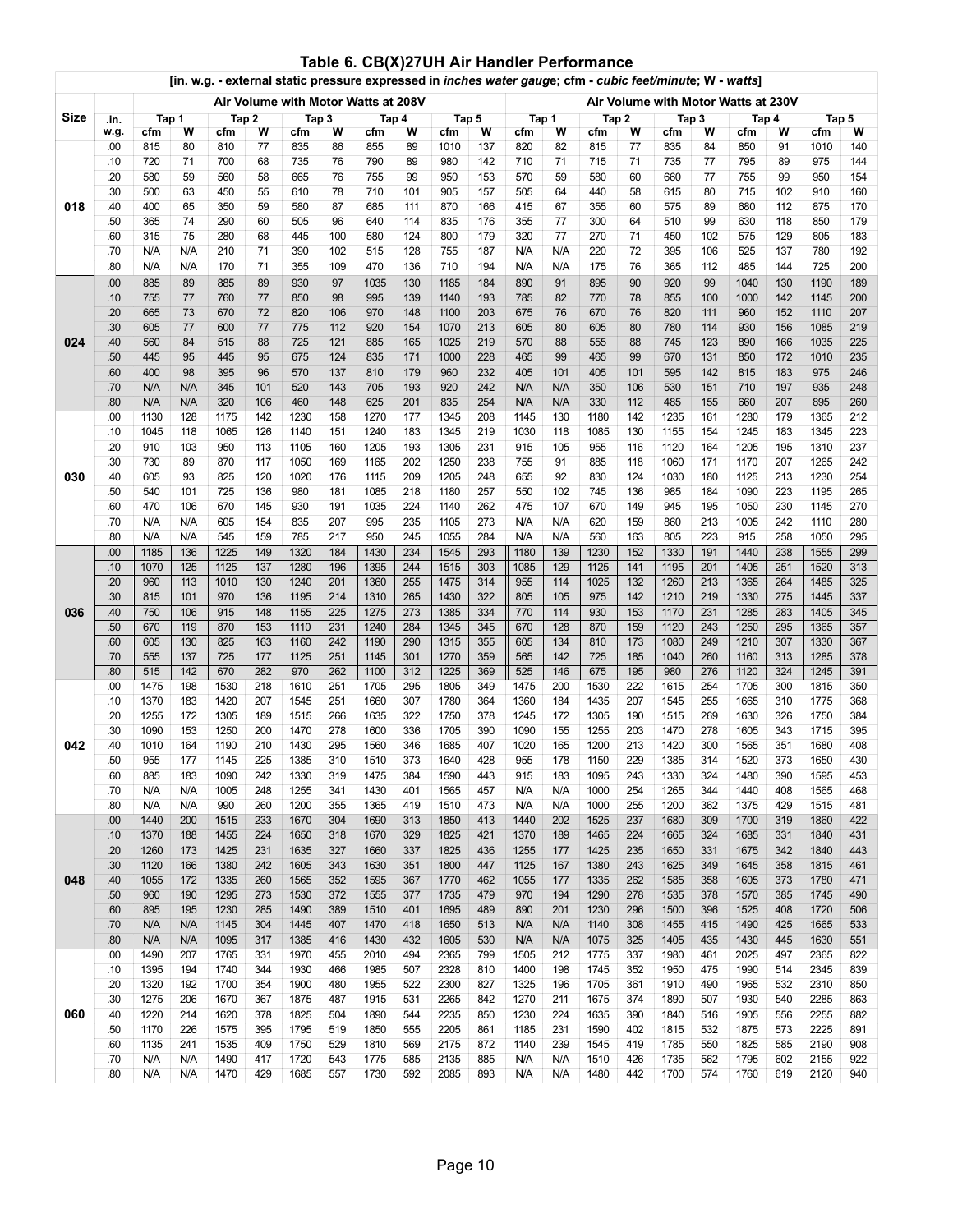## <span id="page-10-0"></span>**Making Electrical Connections**

## **WARNING**

Run 24V Class II wiring only through specified low voltage opening. Run line voltage wiring only through specified high voltage opening. Do not combine voltage in one opening.

# **A CAUTION**

### USE COPPER CONDUCTORS ONLY.

This unit is provided with knock‐outs for conduit. Refer to figure [12](#page-12-0) on page [13](#page-12-0) for unit wiring diagram, which includes all field wiring. Separate openings have been provided for 24V low voltage and line voltage. Refer to the dimension illustration on page 2 or 3 for specific location.

Wiring must conform to the current National Electric Code ANSI/NFPA No. 70, or Canadian Electric Code Part I, CSA Standard C22.1, and local building codes. Refer to following wiring diagrams. See unit nameplate for minimum circuit ampacity and maximum overcurrent protection size.

Select the proper supply circuit conductors in accordance with tables 310-16 and 310-17 in the National Electric Code, ANSI/NFPA No. 70 or tables 1 through 4 in the Canadian Electric Code, Part I, CSA Standard C22.1.

The motor speed is set by the speed tap connection to the low voltage terminal strip in the control section. The speed can be increased by swapping wires as shown in figure [10.](#page-11-0)

#### **WIRING CONNECTIONS**

1. Install line voltage power supply to unit from a properly circuit breaker.

2. Ground unit at unit disconnect switch or to an earth ground.

*NOTE - Connect conduit to the unit using a proper conduit fitting. Units are approved for use only with copper conductors. A complete unit wiring diagram is located on the back side of the unit's access panel.*

3. Install low voltage wiring from outdoor to indoor unit and from thermostat to indoor unit.

*NOTE - For proper voltages, select thermostat wire gauge per the following chart:*

**Table 7. Run Length (Class II Rated Wiring)**

| <b>Wire Run Length</b> | AWG# | <b>Insulation/Core Types</b>                            |
|------------------------|------|---------------------------------------------------------|
| Less than $100'$ (30m) | 18   | Color-coded, temperature<br>rating 95°F (35°C) minimum, |
| More than 100' (30m)   | 16   | solid core.                                             |

Install room thermostat (ordered separately) on an inside wall approximately in the center of the conditioned area and 5 feet (1.5m) from the floor. It should not be installed on an outside wall or where it can be affected by sunlight or drafts.

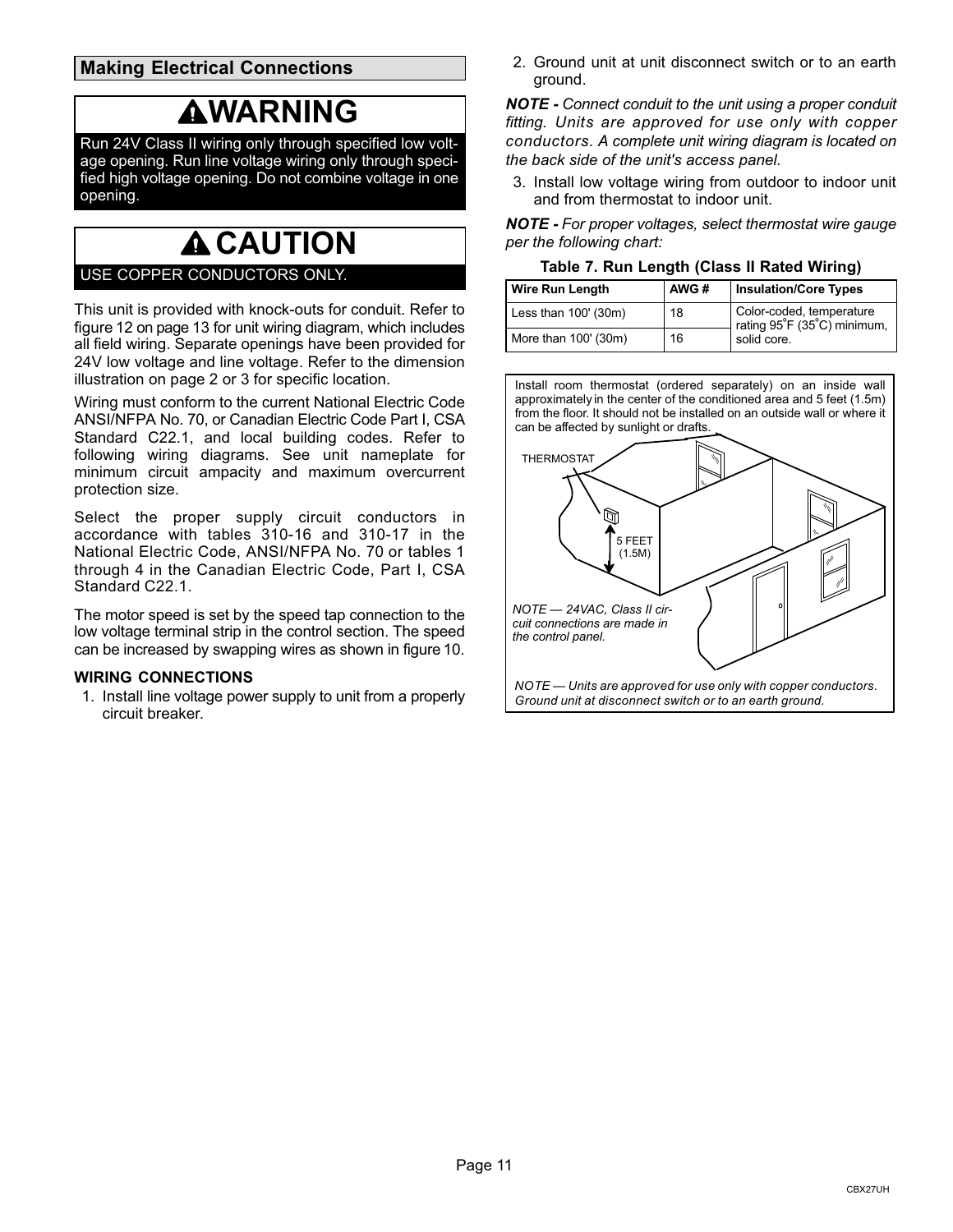<span id="page-11-0"></span>

**Figure 10. Motor Speed Taps (208/230V, Single Phase)**



**Figure 11. Motor Speed Taps — 460V, 3-Phase, 60Hz — Single Phase (-036, -048 and -060 only)**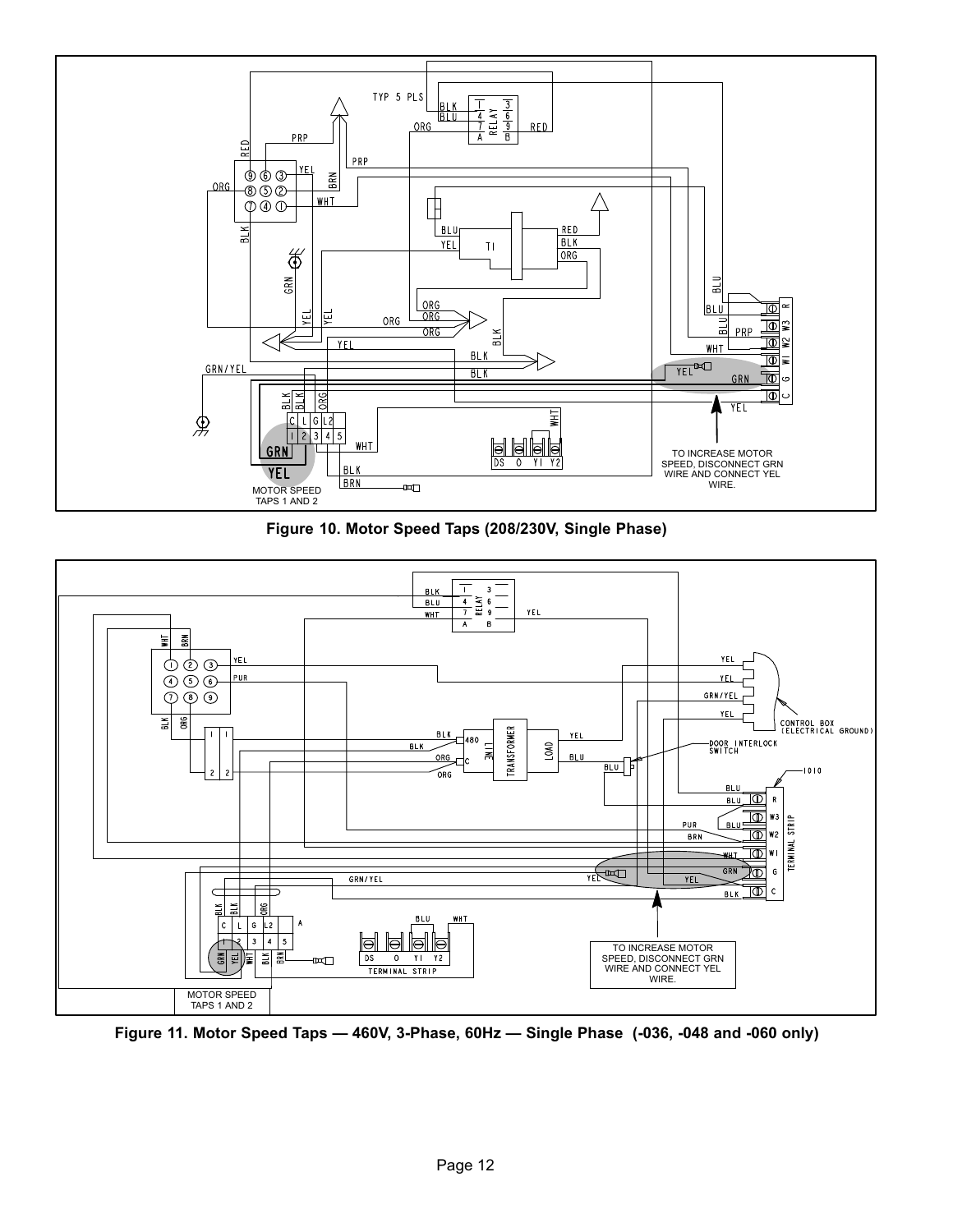<span id="page-12-0"></span>

**Figure 12. Typical System Wiring Diagram (208/230V, Single- and Three-Phase Units)**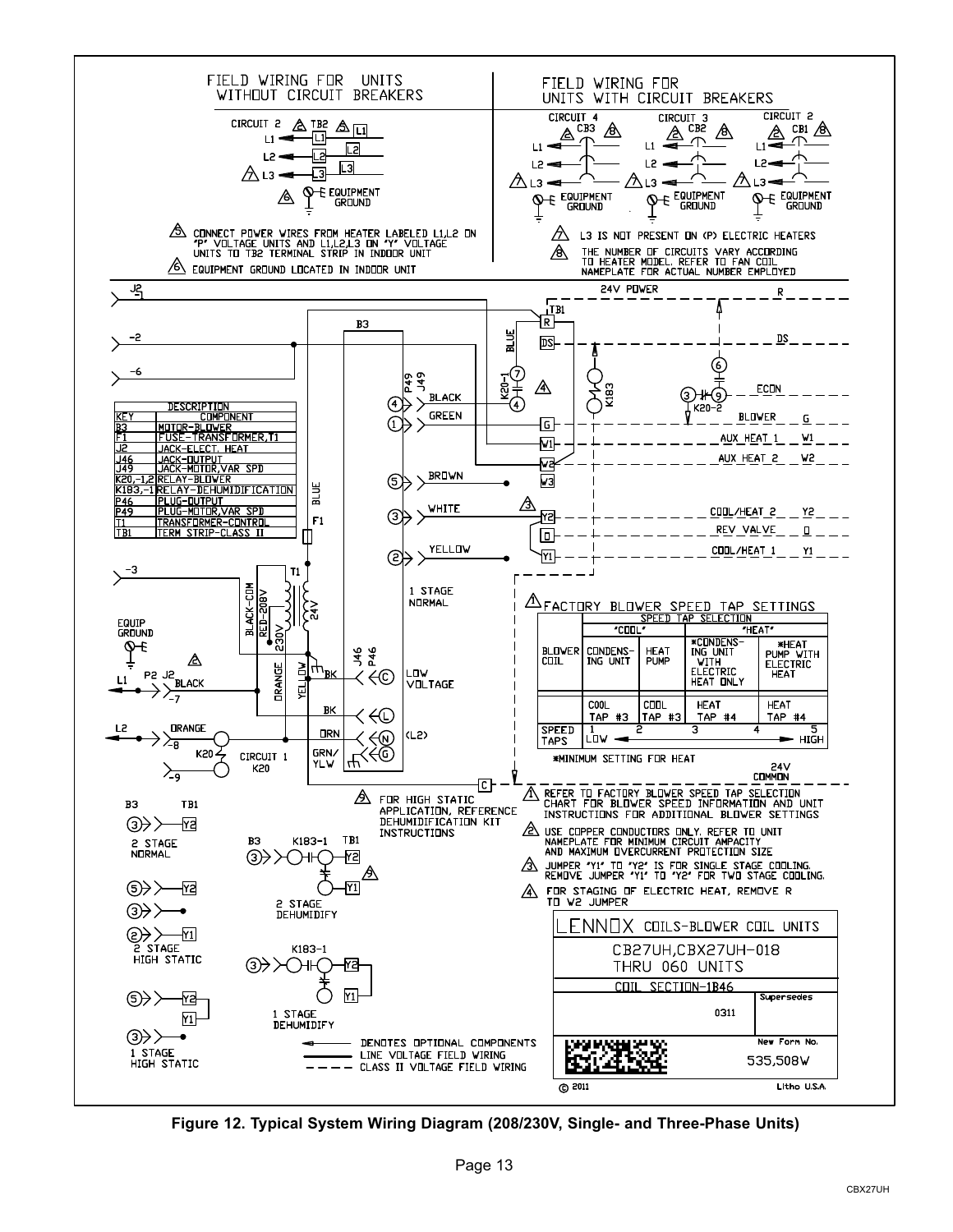

**Figure 13. Typical System Wiring Diagram — 460V, Single- and Three-Phase Units (-036, -048 and -060 only)**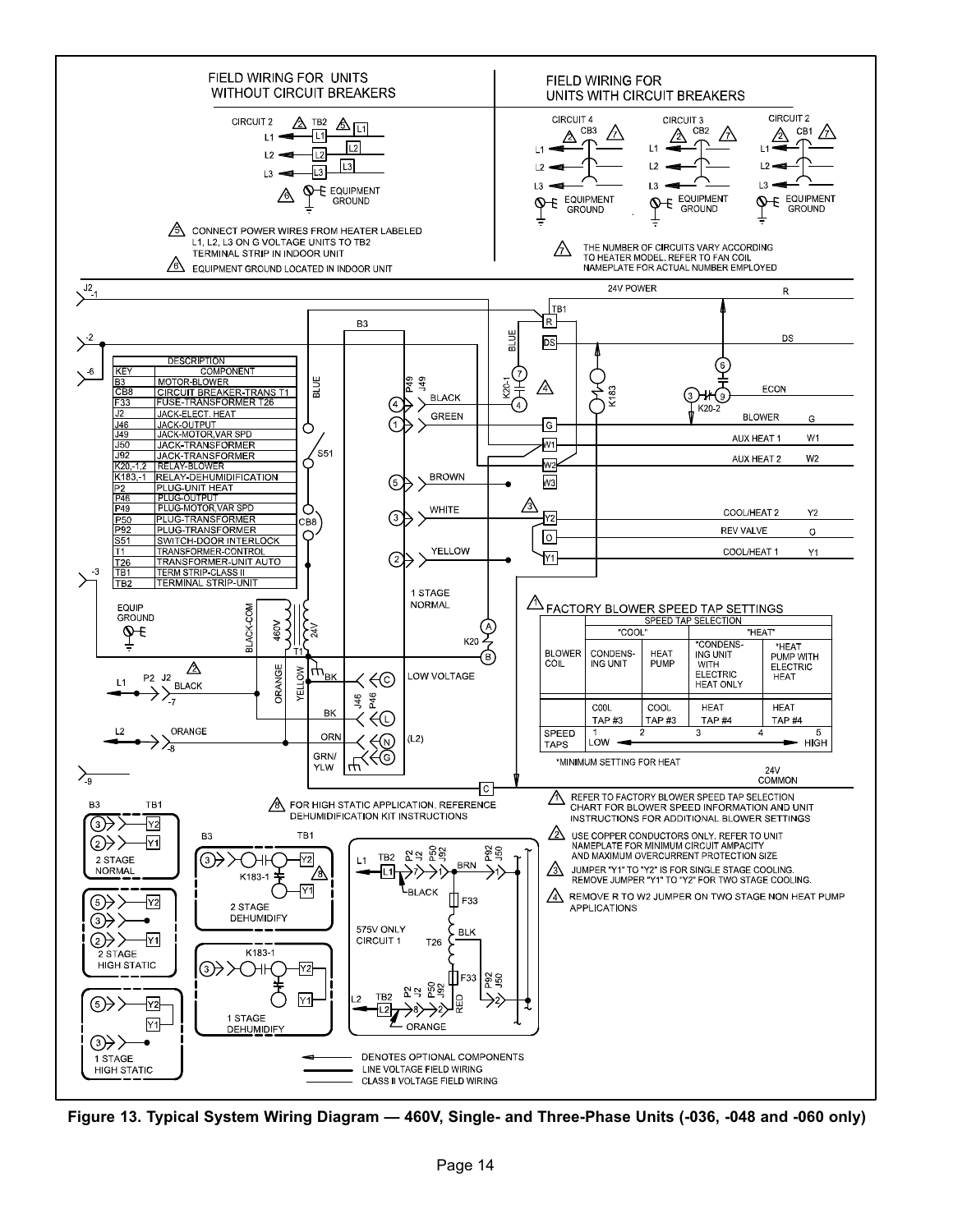### <span id="page-14-0"></span>**Repairing or Replacing Cabinet Insulation**

## **IMPORTANT**

DAMAGED INSULATION MUST BE REPAIRED OR REPLACED before the unit is put back into operation. Insulation loses its insulating value when wet, damaged, separated or torn.

Matt- or foil-faced insulation is installed in indoor equipment to provide a barrier between outside air conditions (surrounding ambient temperature and humidity) and the varying conditions inside the unit. If the insulation barrier is damaged (wet, ripped, torn or separated from the cabinet walls), the surrounding ambient air will affect the inside surface temperature of the cabinet. The temperature/humidity difference between the inside and outside of the cabinet can cause condensation on the inside or outside of the cabinet which leads to sheet metal corrosion and subsequently, component failure.

#### **REPAIRING DAMAGED INSULATION**

Areas of condensation on the cabinet surface are an indication that the insulation is in need of repair.

If the insulation in need of repair is otherwise in good condition, the insulation should be cut in an X pattern, peeled open, glued with an appropriate all-purpose glue and placed back against the cabinet surface, being careful to not overly compress the insulation so the insulation can retain its original thickness. If such repair is not possible, replace the insulation. If using foil‐faced insulation, any cut, tear, or separations in the insulation surface must be taped with a similar foil-faced tape.



**Figure 14. Repairing Insulation**

## **WARNING**

#### Electric Shock Hazard.

Can cause injury or death.

Foil-faced insulation has conductive characteristics similar to metal. Be sure there are no electrical connections within a  $\frac{1}{2}$ " of the insulation. If the foil-faced insulation comes in contact with electrical voltage, the foil could provide a path for current to pass through to the outer metal cabinet. While the current produced may not be enough to trip existing electrical safety devices (e.g. fuses or circuit breakers), the current can be enough to cause an electric shock hazard that could cause personal injury or death.

**Homeowner Maintenance**

## **IMPORTANT**

Do not operate system without a filter. A filter is required to protect the coil, blower, and internal parts from excessive dirt and dust. The filter is placed in the return duct by the installer.

- $\bullet$  Inspect air filters at least once a month and replace or clean as required. Dirty filters are the most common cause of inadequate heating or cooling performance.
- $\bullet$  Replace disposable filters. Cleanable filters can be cleaned by soaking in mild detergent and rinsing with cold water.
- $\bullet$  Install new/clean filters with the arrows on the side pointing in the direction of air flow. Do not replace a cleanable (high velocity) filter with a disposable (low velocity) filter unless return air system is properly sized for it.
- $\bullet$  If water should start coming from the secondary drain line, a problem exists which should be investigated and corrected. Contact a qualified service technician.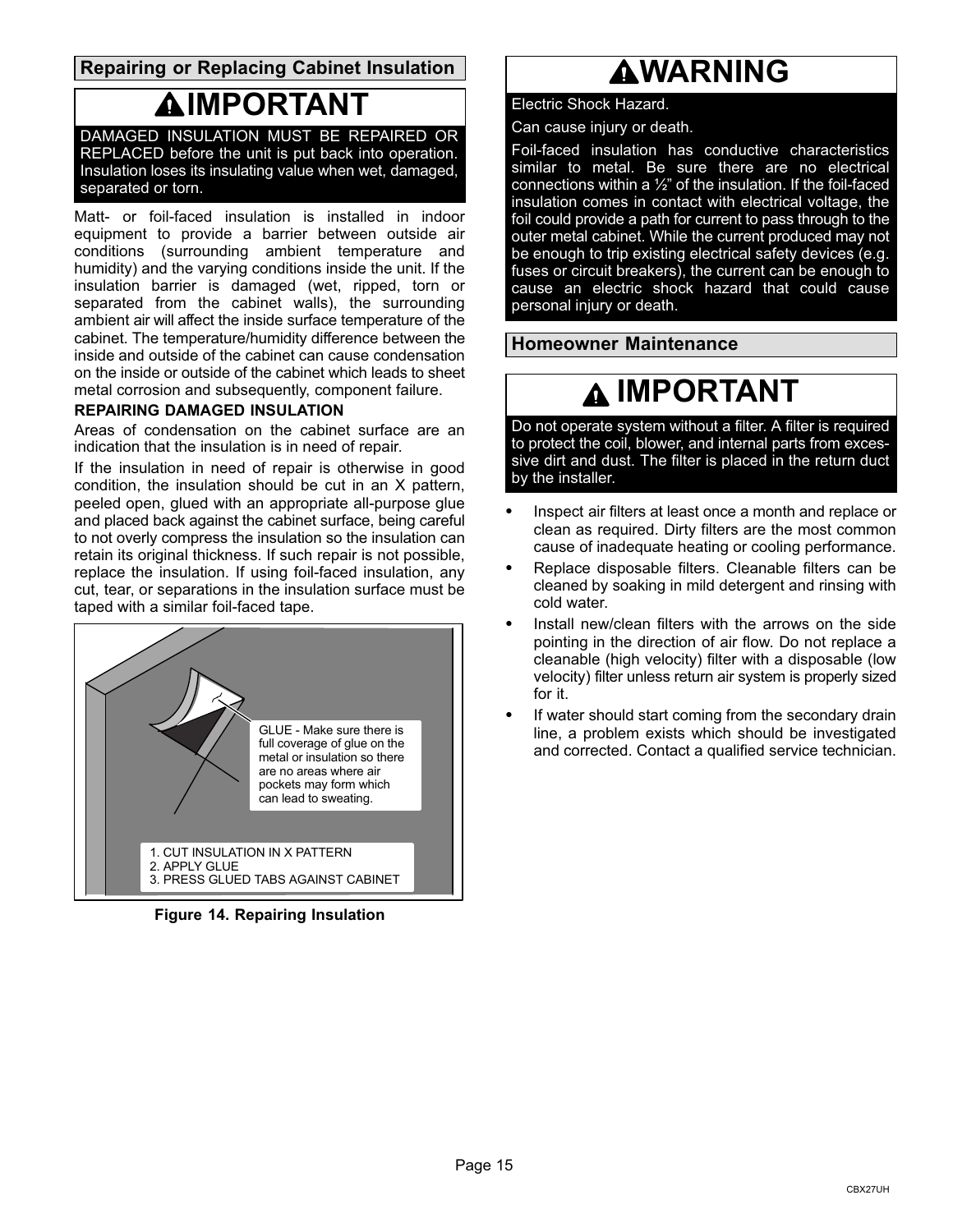### <span id="page-15-0"></span>**Check-out Procedures**

## **IMPORTANT**

During installation, service or maintenance, make sure that copper tubing does not rub against metal edges or other copper tubing. Care should also be taken to ensure that tubing does not become kinked. Use wire ties to secure tubing to prevent movement.

Do not secure electrical wires to tubing that carries hot refrigerant gas. Heat from the tubing may melt the wiring insulation causing a short circuit.

*NOTE - Refer to outdoor unit installation instructions for system start-up instructions and refrigerant charging instructions.*

#### **PRE‐START‐UP CHECKS**

- $\bullet$ Is the air handler properly and securely installed?
- $\bullet$  If horizontally configured, is the unit sloped up to 1/4 inch toward drain lines?
- $\bullet$ Will the unit be accessible for servicing?
- $\bullet$  Has an auxiliary pan been provided under the unit with separate drain for units installed above a finished ceiling or in any installation where condensate overflow could cause damage?
- $\bullet$  Have ALL unused drain pan ports been properly plugged?
- $\bullet$  Has the condensate line been properly sized, run, trapped, pitched, and tested?
- $\bullet$  Is the duct system correctly sized, run, sealed, and insulated?
- $\bullet$ Have all cabinet openings and wiring been sealed?
- $\bullet$  Is the indoor coil factory‐installed TXV properly sized for the outdoor unit being used?
- $\bullet$  Have all unused parts and packaging been disposed of?
- $\bullet$ Is the filter clean, in place, and of adequate size?
- $\bullet$  Is the wiring neat, correct, and in accordance with the wiring diagram?
- $\bullet$ Is the unit properly grounded and protected (fused)?
- $\bullet$  Is the thermostat correctly wired and in a good location?

 $\bullet$ Are all access panels in place and secure?

## **CHECK BLOWER OPERATION**

- $\bullet$ Set thermostat to FAN ON.
- $\bullet$ The indoor blower should come on.

### **CHECK COOLING OPERATION**

- $\bullet$  Set thermostat to force a call for cooling (approximately 5ºF lower than the indoor ambient temperature).
- $\bullet$  The outdoor unit should come on immediately and the indoor blower should start between **30 - 60** seconds later.
- $\bullet$  Check the air flow from a register to confirm that the system is moving cooled air.
- $\bullet$  Set the thermostat 5ºF higher than the indoor temperature. The indoor blower and outdoor unit should cycle off.

### **CHECK ELECTRIC HEATER (IF USED)**

- $\bullet$  Set thermostat to call for auxiliary heat (approximately 5°F above ambient temperature). The indoor blower and auxiliary heat should come on together. Allow a minimum of 3 minutes for all sequencers to cycle on.
- $\bullet$  Set the thermostat so that it does not call for heat. Allow up to 5 minutes for all sequencers to cycle off.

## **Use of Air Handler During Construction**

Lennox does not recommend the use of its air handler unit during any phase of construction. Very low return air temperatures, harmful vapors and operation of the unit with clogged or misplaced filters will damage the unit.

Air handler units may be used for heating (heat pumps) or cooling of buildings under construction, if the following conditions are met:

- $\bullet$  A room thermostat must control the air handler. The use of fixed jumpers is not allowed.
- $\bullet$  Air filter must be installed in the system and must be maintained during construction.
- $\bullet$  Air filter must be replaced upon construction completion.
- $\bullet$  The air handler evaporator coil, supply fan assembly and duct system must be thoroughly cleaned following final construction clean-up.
- $\bullet$  All air handler operating conditions must be verified according to these installation instructions.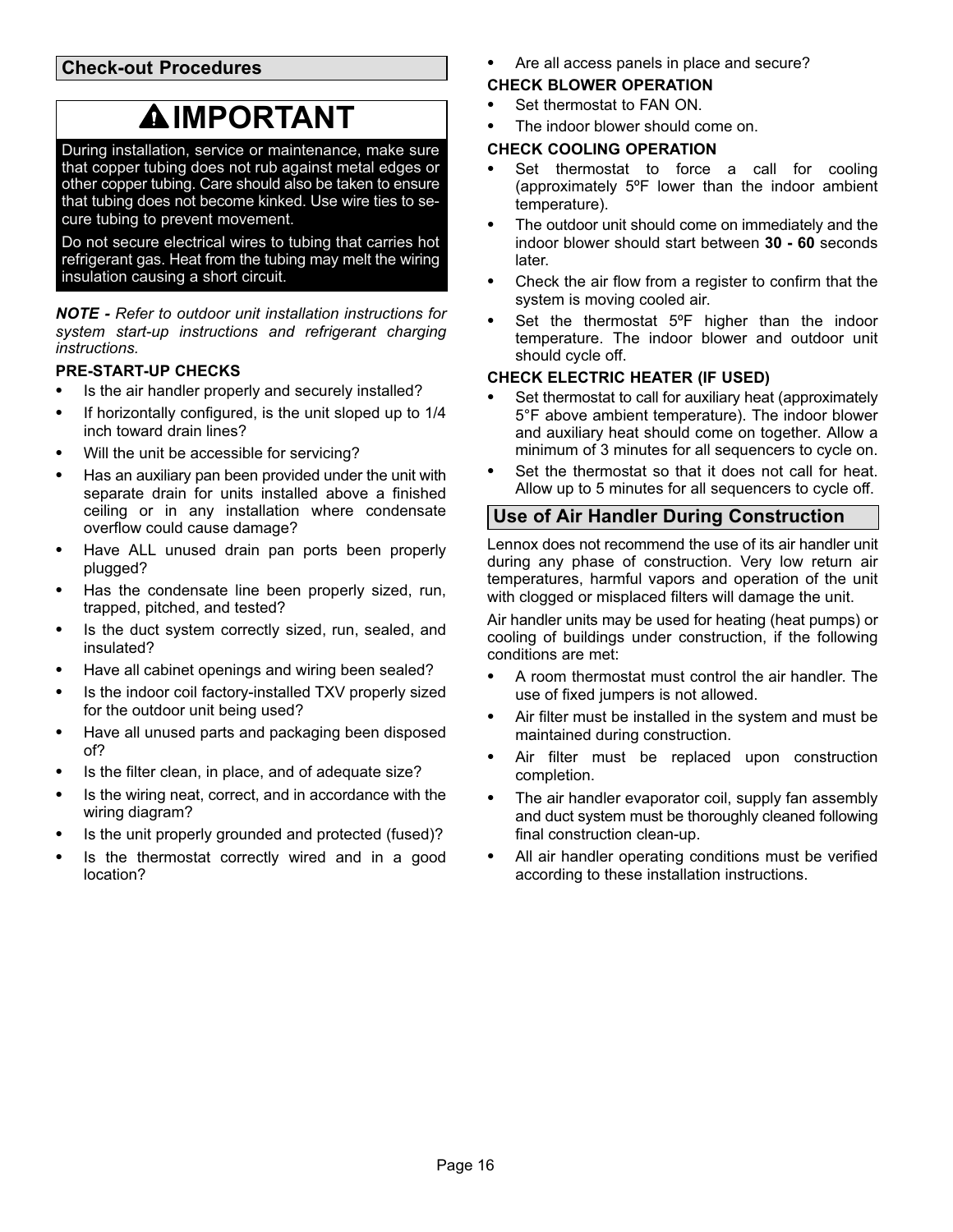| Installing Contractor's Name                                                                                                                                                                                                                                                                                                                                                                                                                                                                                                                                                  | Installing Date                                                                                                                                                                                                                                                                                                                                                                                                                                                                                             |
|-------------------------------------------------------------------------------------------------------------------------------------------------------------------------------------------------------------------------------------------------------------------------------------------------------------------------------------------------------------------------------------------------------------------------------------------------------------------------------------------------------------------------------------------------------------------------------|-------------------------------------------------------------------------------------------------------------------------------------------------------------------------------------------------------------------------------------------------------------------------------------------------------------------------------------------------------------------------------------------------------------------------------------------------------------------------------------------------------------|
|                                                                                                                                                                                                                                                                                                                                                                                                                                                                                                                                                                               |                                                                                                                                                                                                                                                                                                                                                                                                                                                                                                             |
| Job Address<br><u> 1980 - Johann Barbara, martin da kasar A</u>                                                                                                                                                                                                                                                                                                                                                                                                                                                                                                               |                                                                                                                                                                                                                                                                                                                                                                                                                                                                                                             |
| (8)<br>Temperature<br>1<br>Duct<br>$\left(5\right)$<br>System<br><b>Duct Static</b><br><b>RETURN</b><br>AIR                                                                                                                                                                                                                                                                                                                                                                                                                                                                   | Thermostat<br>$\left( 9\right)$<br>Line Voltage<br><b>SUPPLY</b><br>Disconnect<br><b>AIR</b><br>Switch<br>③<br>O<br>2) Integrated Control<br>6) Blower Motor Amps<br><b>Electric Heat Amps</b><br><u>ိ ၃၂</u><br>၁၀၁<br>म्<br>म<br>Filter<br>(4) Drain Line                                                                                                                                                                                                                                                 |
| <b>DUCT SYSTEM</b><br>$\left( 1\right)$<br>SUPPLY AIR DUCT<br>Sealed<br>Insulated (if necessary)<br>Registers Open and Unobstructed<br><b>RETURN AIR DUCT</b><br>Sealed<br>Filter Installed and Clean<br>Registers Open and Unobstructed<br>$\left( 2\right)$<br><b>INTEGRATED CONTROL</b><br>Jumpers Configured Correctly (if applicable)<br>Appropriate Links in Place (if applicable)<br>3<br><b>VOLTAGE CHECK</b><br>Supply Voltage ___________<br>Low Voltage _____________<br><b>Electrial Connections Tight</b><br>$\left( 4\right)$<br><b>DRAIN LINE</b><br>Leak Free | (5)<br>TOTAL EXTERNAL STATIC (dry coil)<br>dry coil wet coil<br>(6)<br>ELECTRIC HEAT AMPS___________<br>(7)<br>INDOOR BLOWER AMPS<br>INDOOR BLOWER CFM<br>(8)<br>TEMPERATURE DROP (Cooling Mode)<br>Return Duct Temperature<br>Supply Duct Temperature -<br>Temperature Drop = ____________<br>(8)<br>TEMPERATURE RISE (Heating Mode)<br>Return Duct Temperature __________<br>Supply Duct Temperature - __________<br>Temperature Rise = __________<br>(9)<br><b>THERMOSTAT</b><br>Adjusted and Programmed |
| Explained Operation of System to Homeowner                                                                                                                                                                                                                                                                                                                                                                                                                                                                                                                                    | Operation Explained to Owner                                                                                                                                                                                                                                                                                                                                                                                                                                                                                |
| Technician's Name: Name: Name and National Communication of the United States and National Communication of the U                                                                                                                                                                                                                                                                                                                                                                                                                                                             | Date Start-Up & Performance Check Completed                                                                                                                                                                                                                                                                                                                                                                                                                                                                 |

**Figure 15. Start-Up and Performance Checklist (Up-Flow Configuration)**